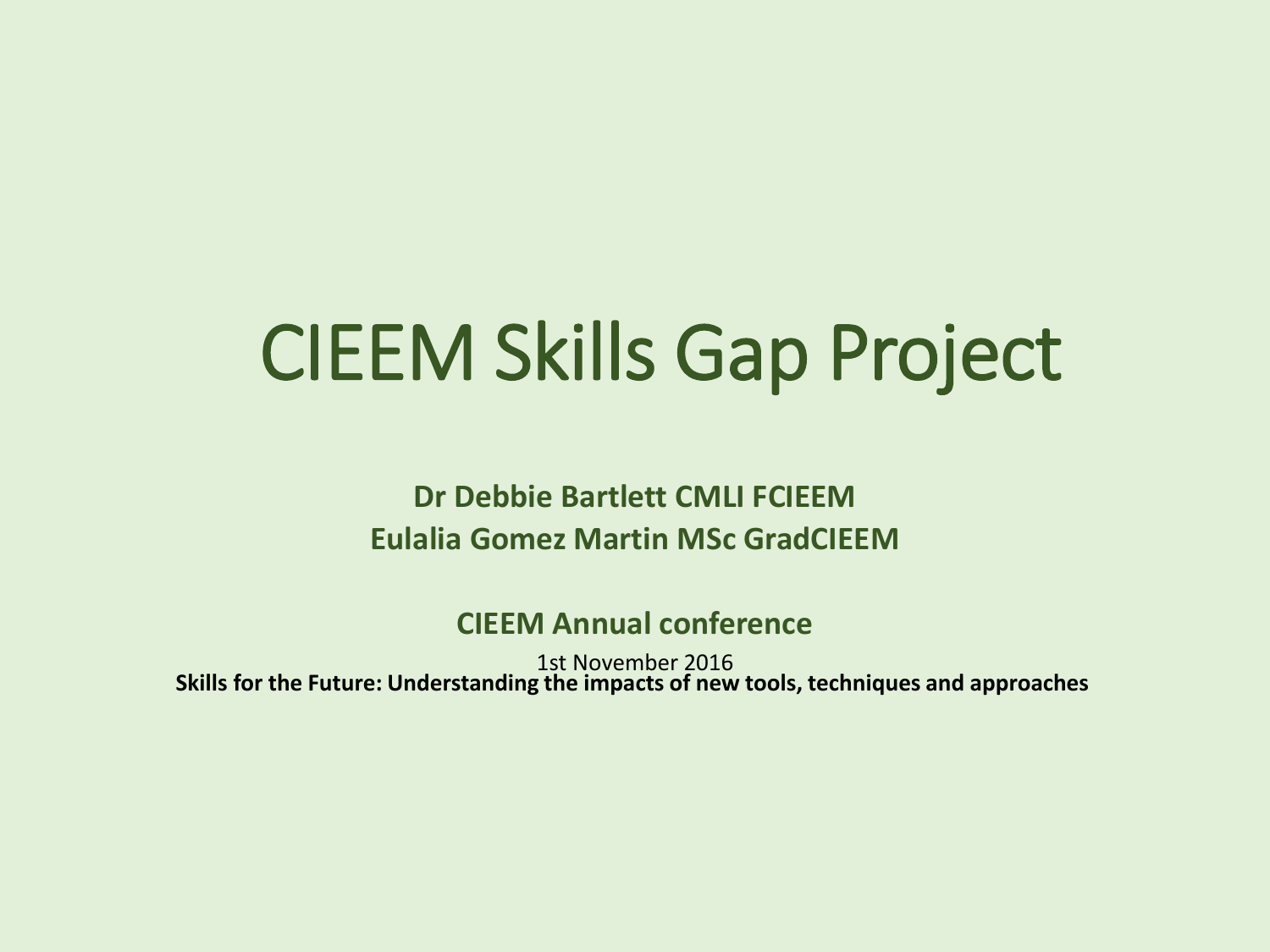## Why a new Skills Gap project?

### Our profession had experienced significant change

Became a Chartered Institute in April 2013

Introduced new award of Chartered Ecologist

Large scale infrastructure projects such as HS2 emerging

Very significant cuts to public spending with impacts on statutory nature conservation bodies and local authorities, with loss of expertise.

Changes in academia and increased student fees

Brexit

#### But its not only our profession

A CBI survey, published in July 2016, indicated employers are struggling to recruit skilled staff and this could get harder after withdrawal from the EU .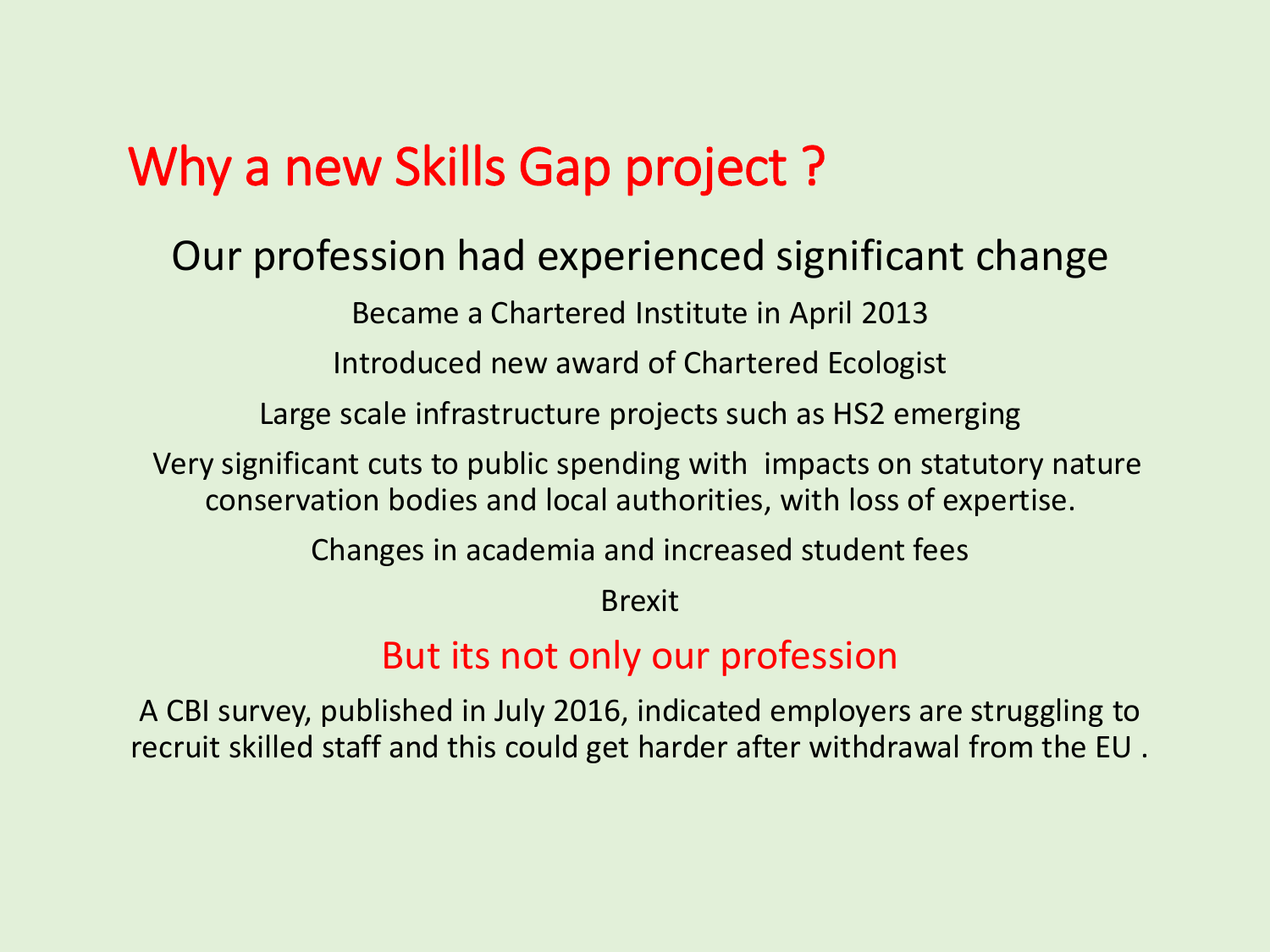## The Questionnaire

The TECDC meeting in May agreed that a simple questionnaire should be sent to the membership to determine:

- what skills they had needed to aquire in the recent past,
- the additional skills they envisage requiring in the future and
- the drivers that they felt were their motivation for developing new skills.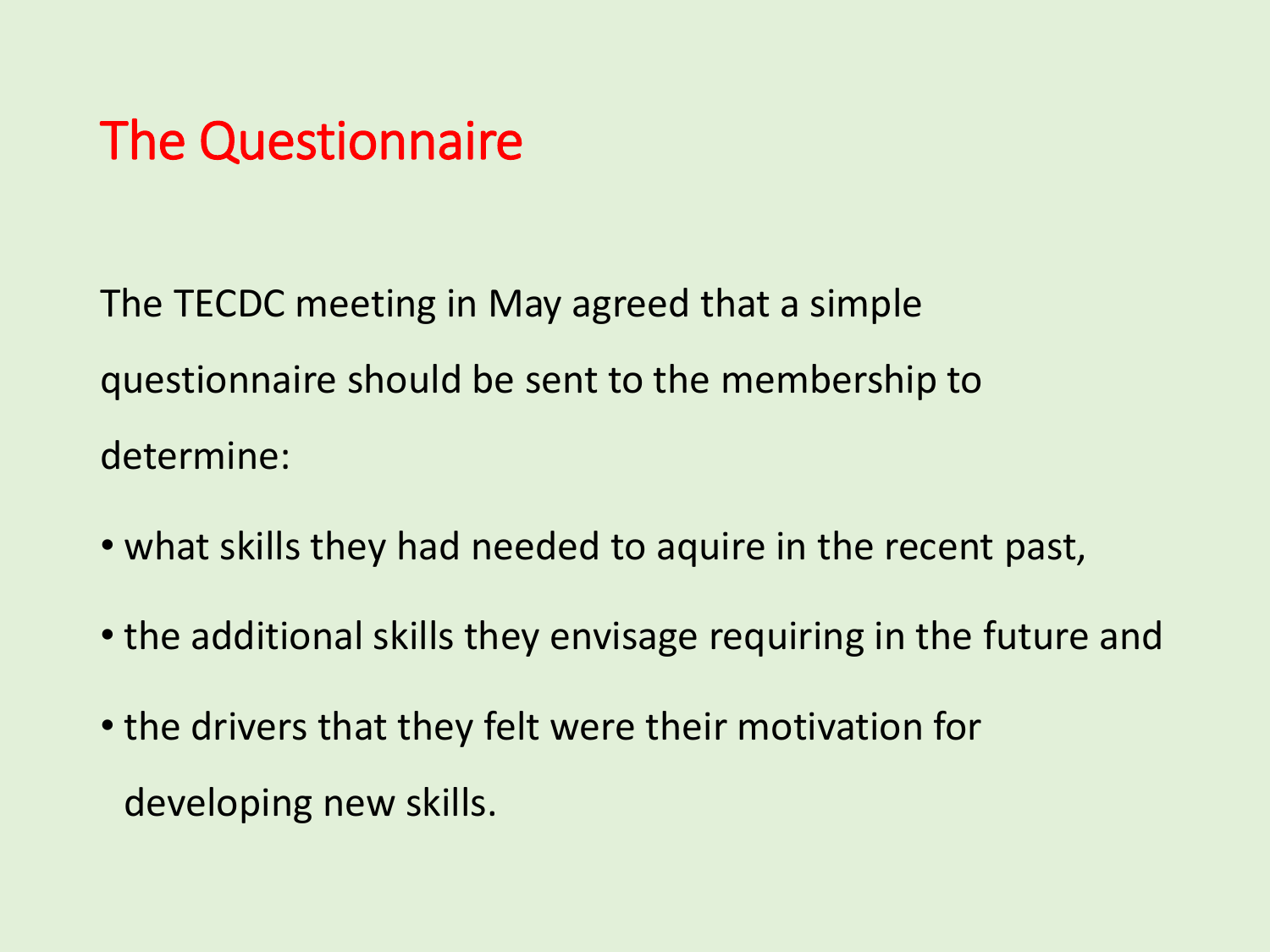## So who responded?

Unfortunately we have limited information as a significant number did not fill in the last section which asked for:

- Gender
- Membership grade
- How long they had been working in the profession and
- Where they were based

Eulalia will now tell you what we **do** know about the respondents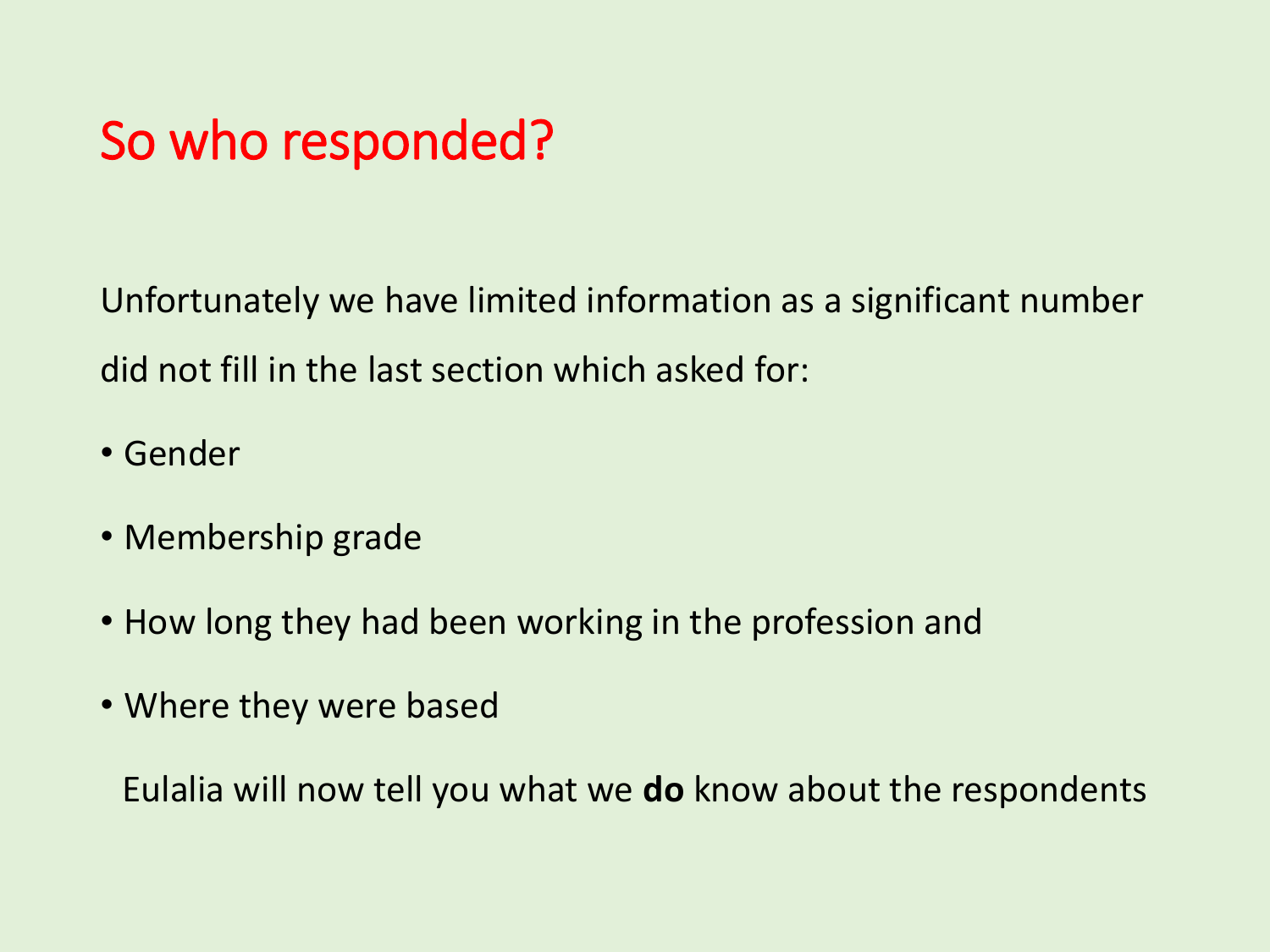

- Slightly more females than males
- 75% were full members
- Over half had been in the profession between 5 and 20 years
- 35% over 20 years
- So just over 91% had been in the profession for more than 5 years

**This cohort are basically well established practitioners rather than new entrants**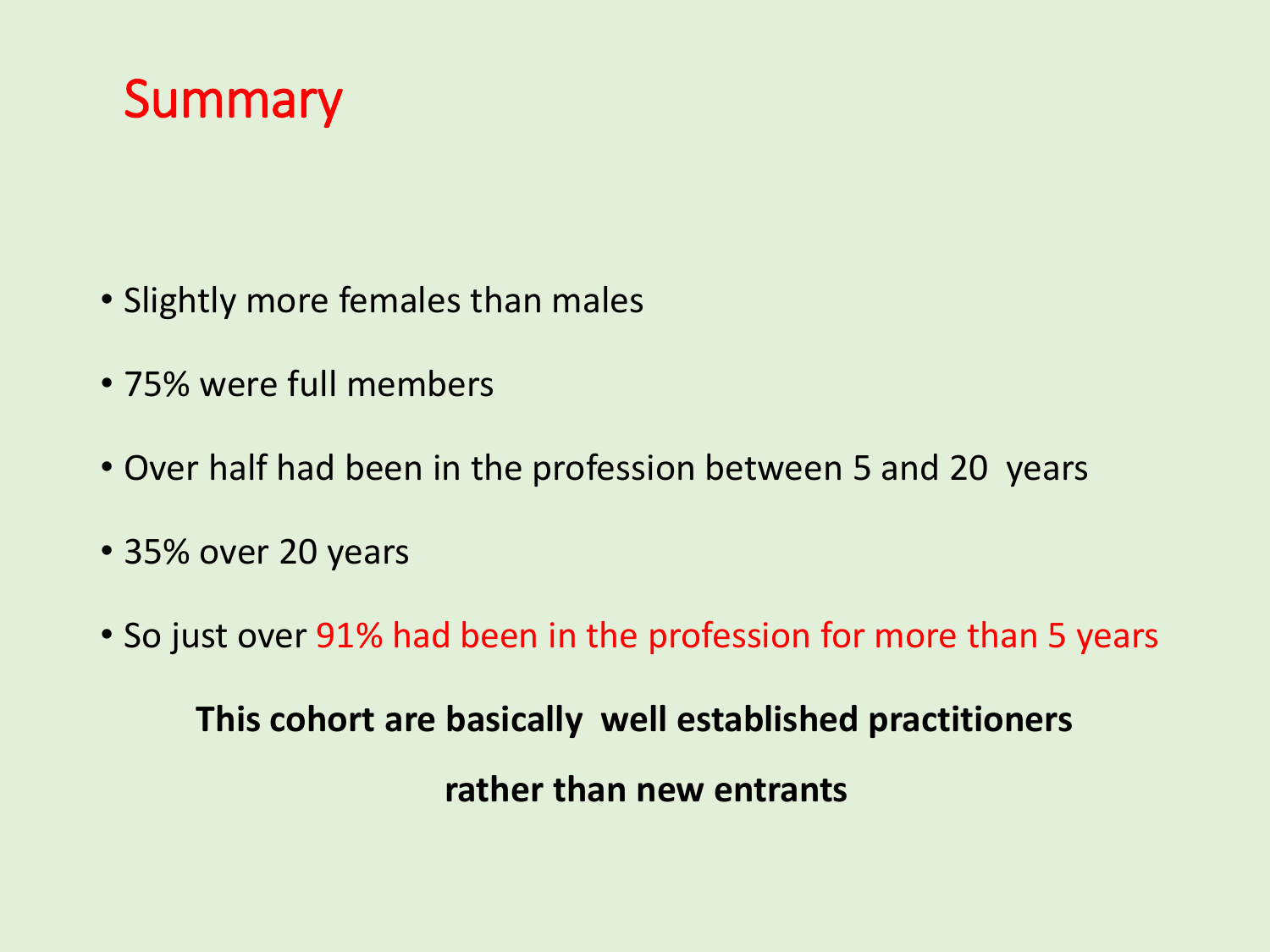## Method

The questionnaire had 4 sections

#### **Section 1**

asked for 3 skills that had been required in the previous 2 years

#### **Section 2a**

asked for 3 skills that were likely to be required in the next 2 years

#### **Section 2b**

asked for 3 skills that were likely to be required in the longer term, 3 to 5 years

#### **Section 3**

Asked respondents to identify the drivers (the WHY question)

#### **Section 4**

Was for personal information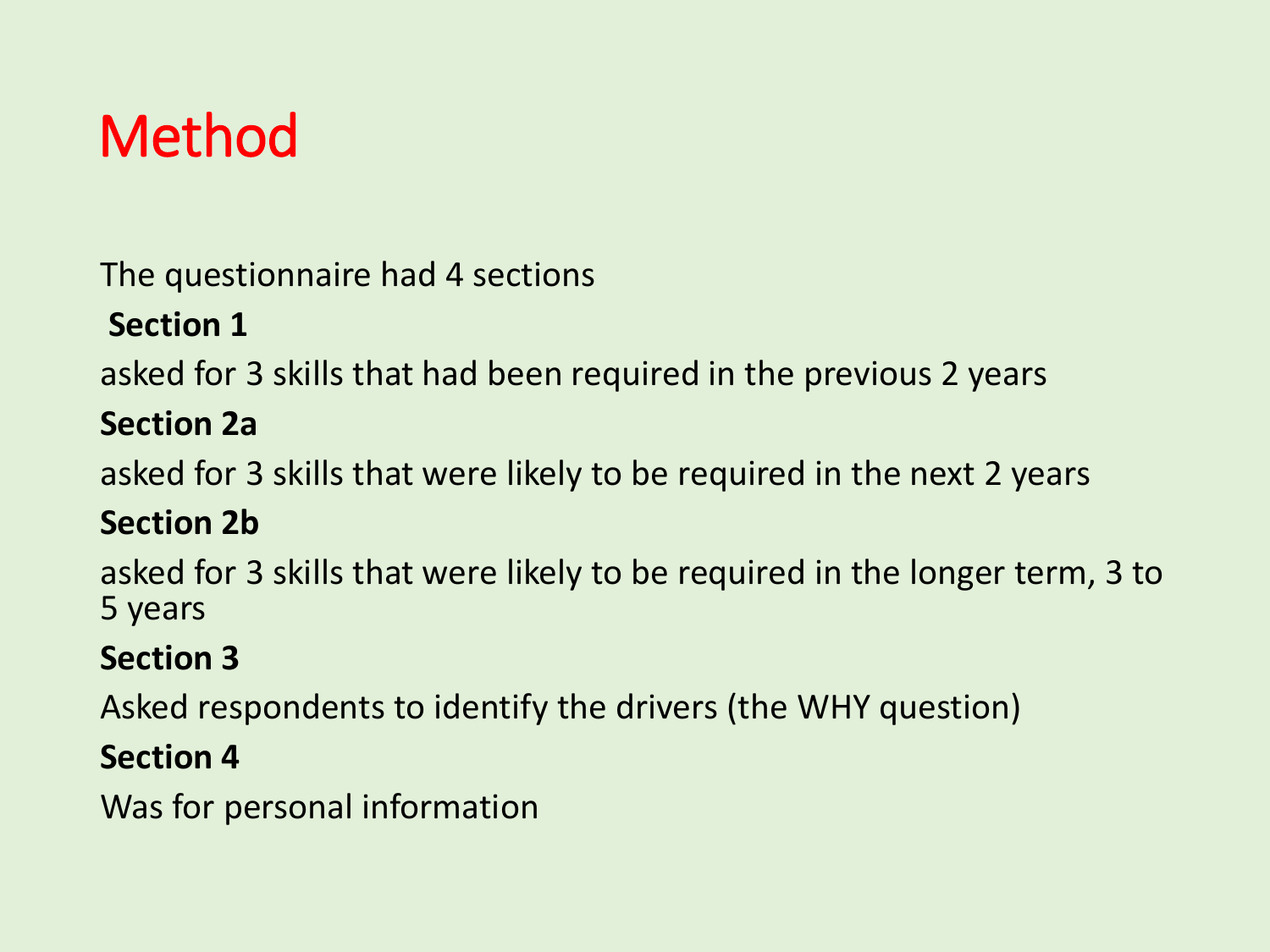## This meant we had to code **3,972 individual open ended question responses** (excluding Section 4)

## 2 stage coding to enable grouping

| <b>Communication</b>                    |       |
|-----------------------------------------|-------|
| <b>Advice</b>                           | Cadv  |
| <b>Campaigning</b>                      | Camp  |
| <b>Communicating with clients</b>       | Ccli  |
| <b>Presentation</b>                     | Cpres |
| <b>Marketing</b>                        | Cmark |
| <b>Media</b>                            | Cmed  |
| <b>Negotiation</b>                      | Cneg  |
| consultation/participation/stakeholders | Cons  |

| <b>Species ID</b>           | ID            |
|-----------------------------|---------------|
| species ID animal           | $ID - A$      |
| species ID bats             | $ID-B$        |
| <b>Species ID bird</b>      | ID-Bi         |
| <b>Species ID GCN</b>       | <b>ID-GCN</b> |
| <b>ID inverts</b>           | ID-Inv        |
| <b>ID</b> marine            | $ID-m$        |
| <b>Species ID botany</b>    | $ID-P$        |
| <b>Species ID plants</b>    | $ID-P$        |
| <b>ID</b> grass             | ID-PG         |
| <b>ID lower plants</b>      | ID-PL         |
| <b>ID protected species</b> | ID-PS         |
| <b>ID salt marsh plants</b> | IP-Psm        |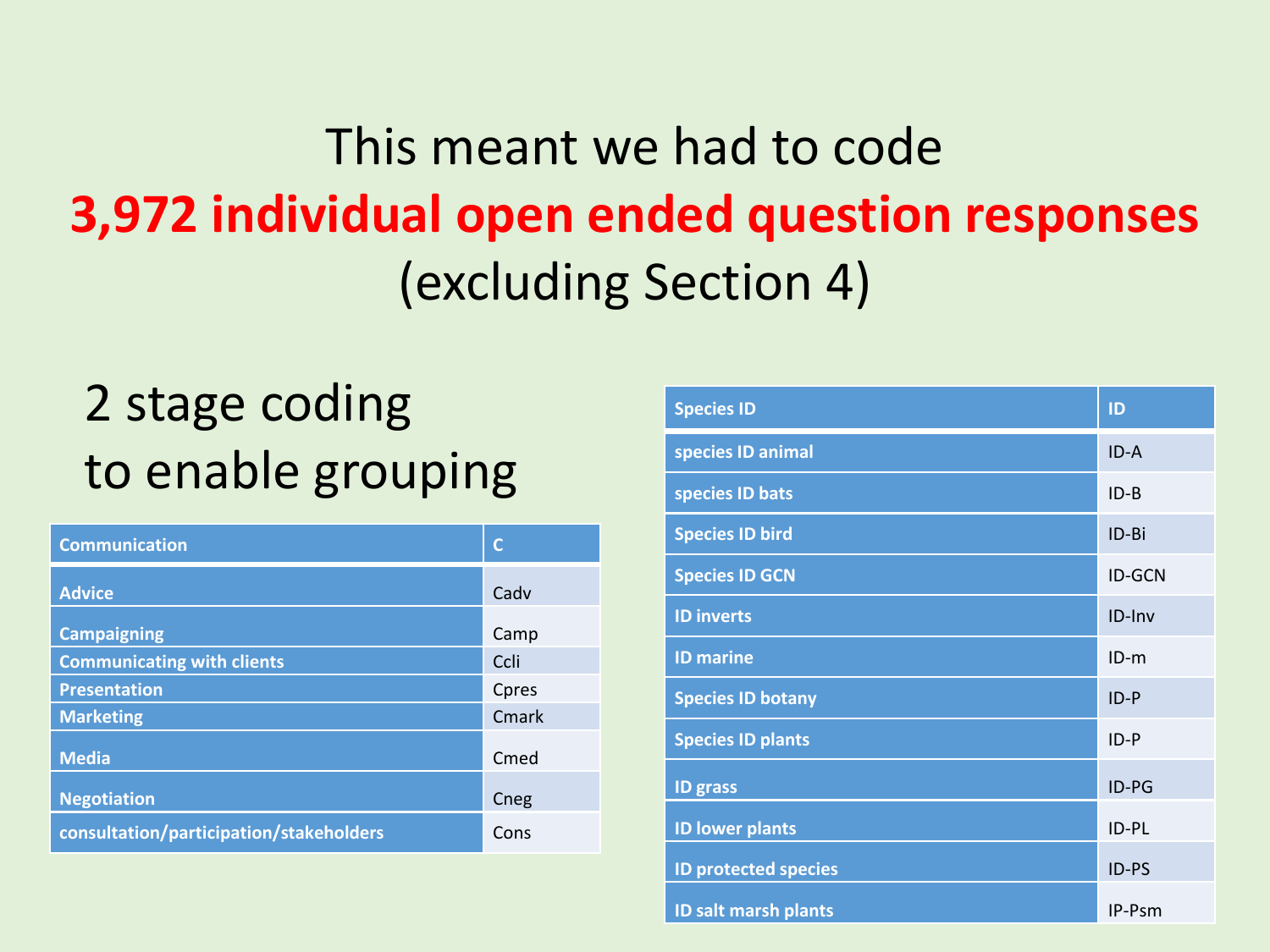## It might sound simple …

| $\ddot{\ddagger}$ |                                                              |                                                                                                                                                              |  |             |      |  |  |
|-------------------|--------------------------------------------------------------|--------------------------------------------------------------------------------------------------------------------------------------------------------------|--|-------------|------|--|--|
|                   | Increased business and staff management skills<br>4828014212 |                                                                                                                                                              |  |             |      |  |  |
| 4828014212        |                                                              | Increased business and staff management skills                                                                                                               |  | <b>Mpeo</b> | Full |  |  |
|                   |                                                              |                                                                                                                                                              |  |             |      |  |  |
| 4828189748        |                                                              | Use of GIS to produce Phase 1 maps etc for reports                                                                                                           |  | <b>GIS</b>  | Full |  |  |
|                   |                                                              |                                                                                                                                                              |  |             |      |  |  |
| 4827804448        |                                                              | Increased knowledge and understanding                                                                                                                        |  | $\cup$      | Full |  |  |
|                   |                                                              |                                                                                                                                                              |  |             |      |  |  |
|                   | 4861493037                                                   | Elaboration of new project proposals<br>that focus essentially on biodiversity<br>that limit the possibility to get derailed<br>into other unrelated actions |  | Full        |      |  |  |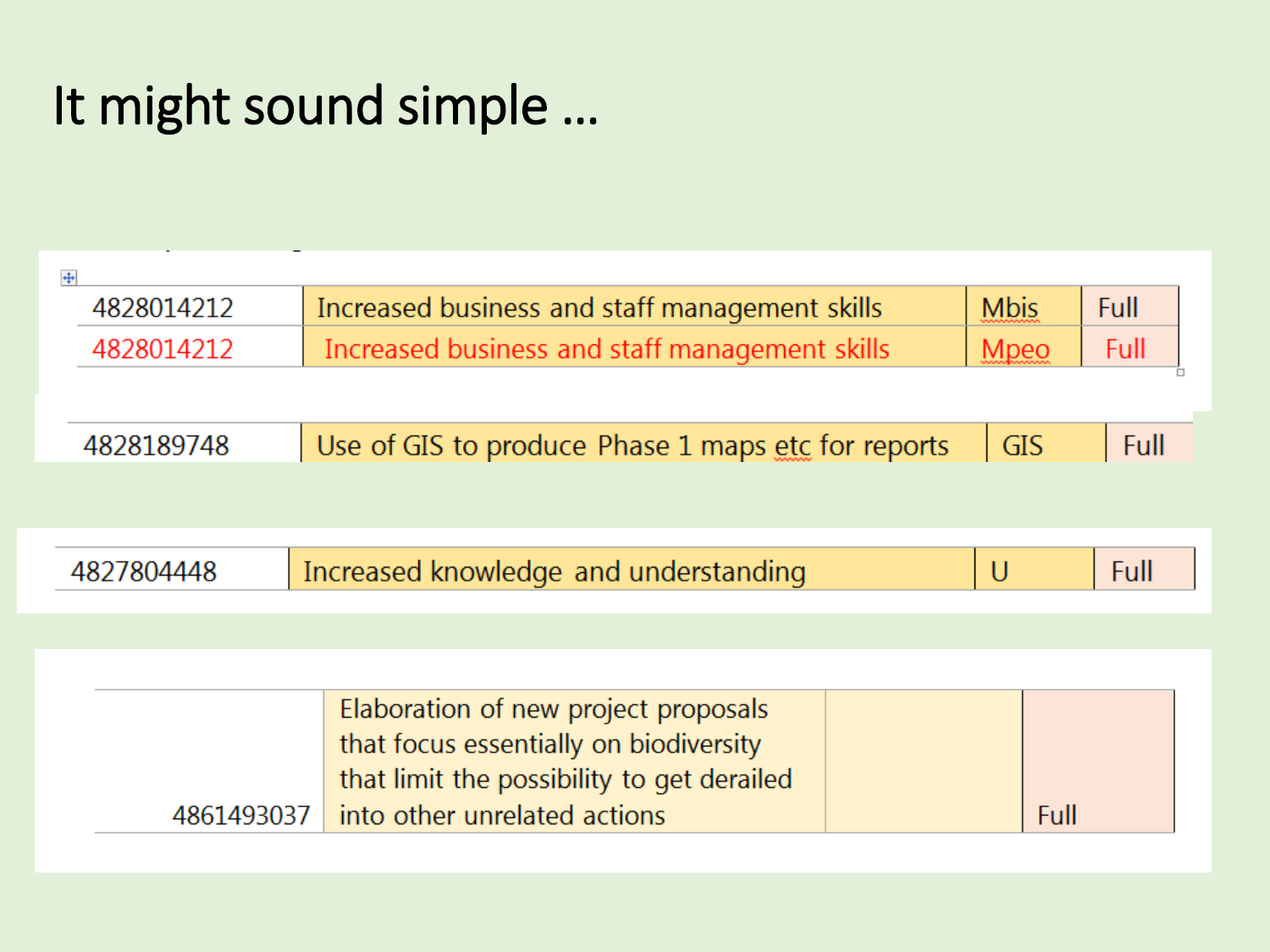#### The first analysis was carried out with the following table used to record progress.

| <b>Task</b>           | Section 1 |              | Section 2a   |              |              | Section 2b   |         |              |              |
|-----------------------|-----------|--------------|--------------|--------------|--------------|--------------|---------|--------------|--------------|
|                       | Skill 1   | Skill 2      | Skill 3      | Skill 1      | Skill 2      | Skill 3      | Skill 1 | Skill 2      | Skill 3      |
| Coded using           | ✓         | √            | ✓            | $\checkmark$ | $\checkmark$ | $\checkmark$ |         | ✓            | ✓            |
| abbreviations         |           |              |              |              |              |              |         |              |              |
| Sorted alphabetically | ✓         | $\checkmark$ | ✓            | √            | $\checkmark$ | ✓            |         | $\checkmark$ | √            |
| by code               |           |              |              |              |              |              |         |              |              |
| Coding checked        | ✓         | √            | $\checkmark$ | $\checkmark$ | $\checkmark$ | √            |         | $\checkmark$ | $\checkmark$ |
| Counted               | √         | ✓            | √            | $\checkmark$ |              | √            |         |              | ✓            |
| Grouped by code       | ✓         | ✓            | $\checkmark$ | $\checkmark$ |              | √            |         |              | √            |
| Ranked                | √         | ✓            | √            | √            |              | √            |         |              | ✓            |
| <b>Extended code</b>  | √         | √            | √            | √            |              | ✓            |         | ✓            | $\checkmark$ |
| Table prepared        | ✓         |              | $\checkmark$ | $\checkmark$ |              |              |         |              |              |

## **This resulted in the first nine tables**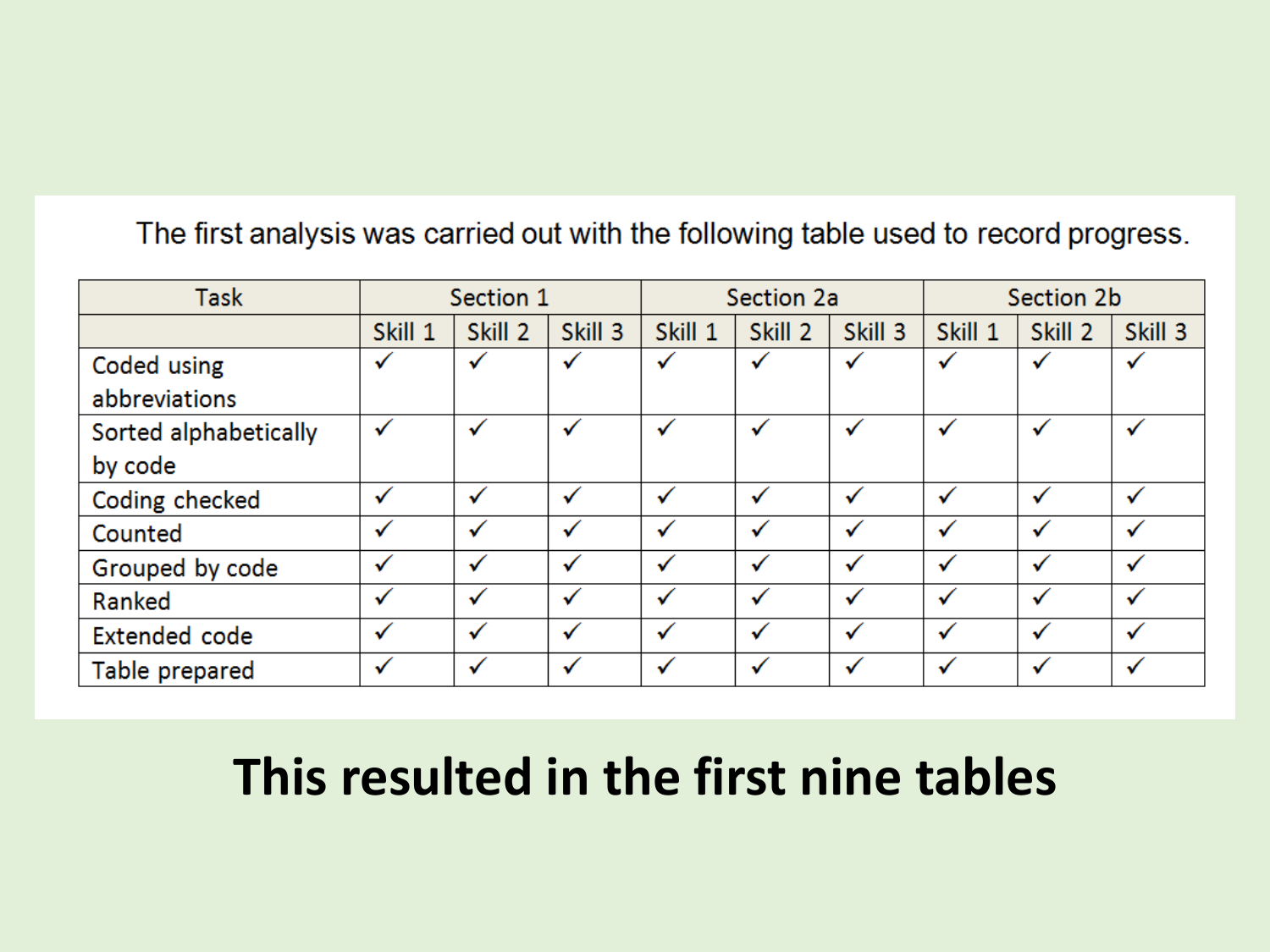### SECTION 1: Skills developed in last 2 years

| 1 Management skills    | 144 |
|------------------------|-----|
| 2 Communication skills | 105 |
| 3 ID skills            | 87  |
| 4 Survey skills        | 85  |
| 5 Legislation          | 50  |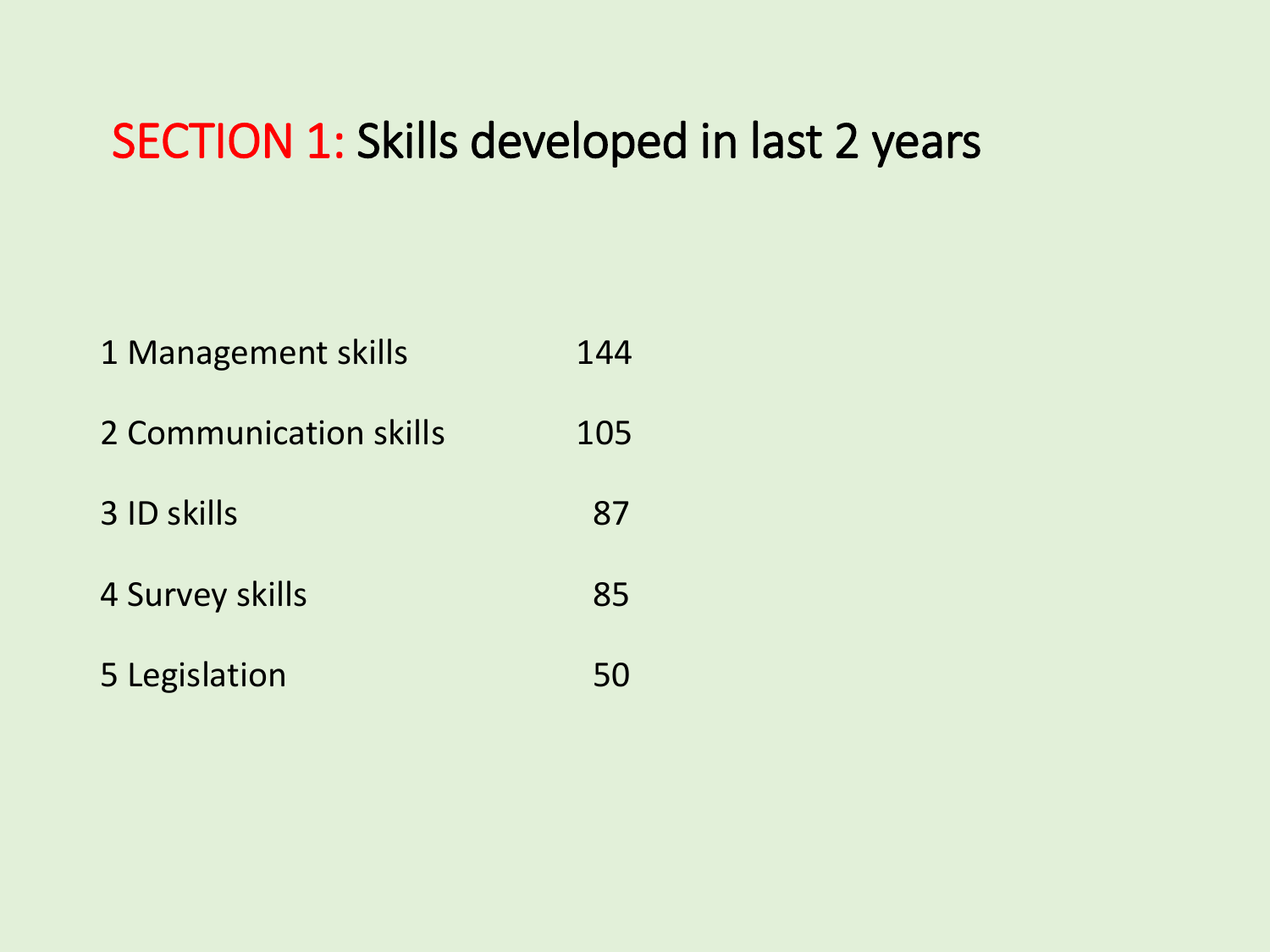## SECTION 2a: Skills to be developed short term

| 1 No response                 | 224 |
|-------------------------------|-----|
| 2 Management skills           | 132 |
| 3 ID skills                   | 72  |
| <b>4 Communication skills</b> | 64  |
| 5 Survey skills               |     |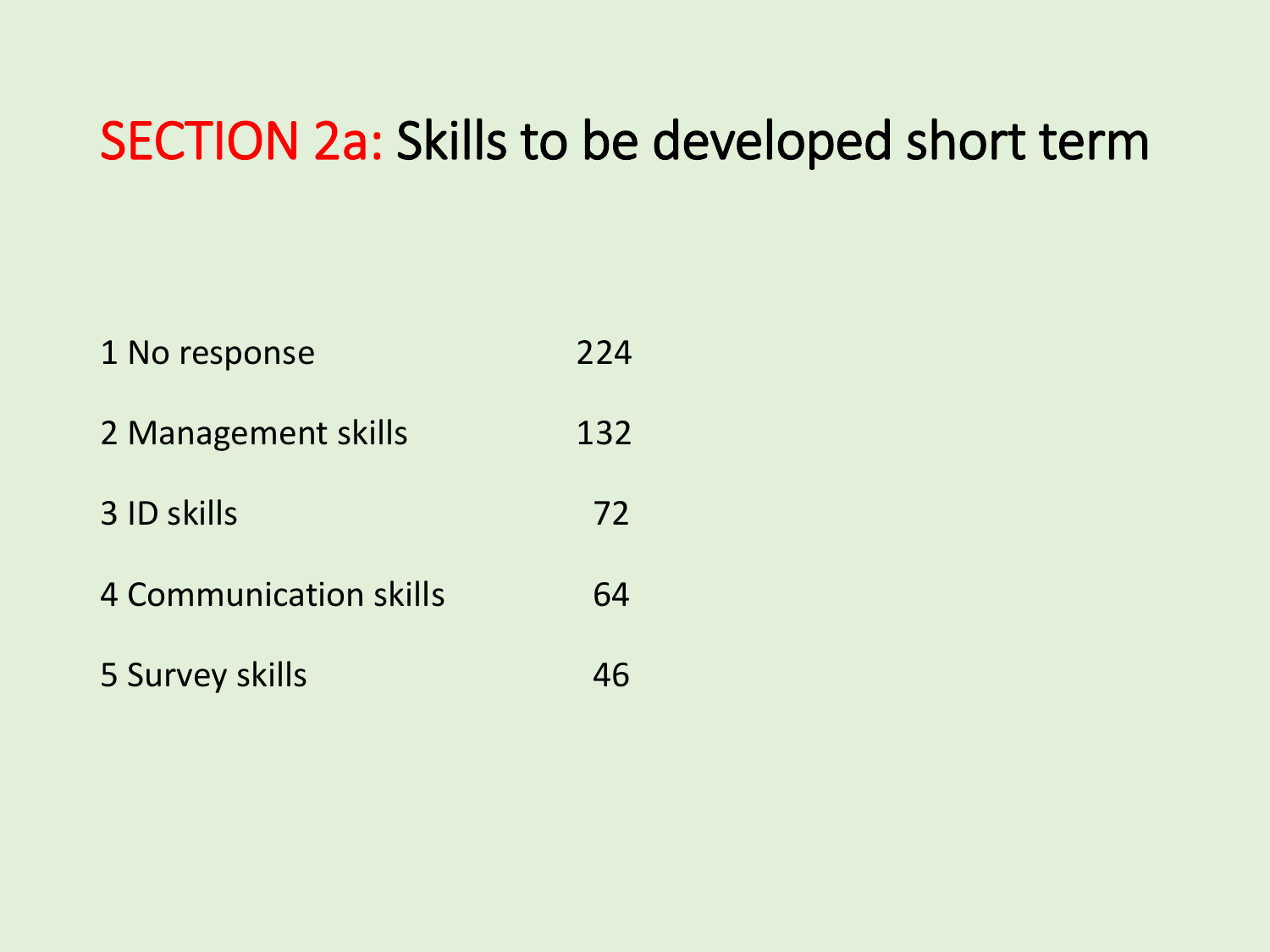### SECTION 2b: Skills to be developed longer term

1 No response 525 2 Management skills 102 3 Unclassified 43 4 Identification skills 34 5 Communication skills 33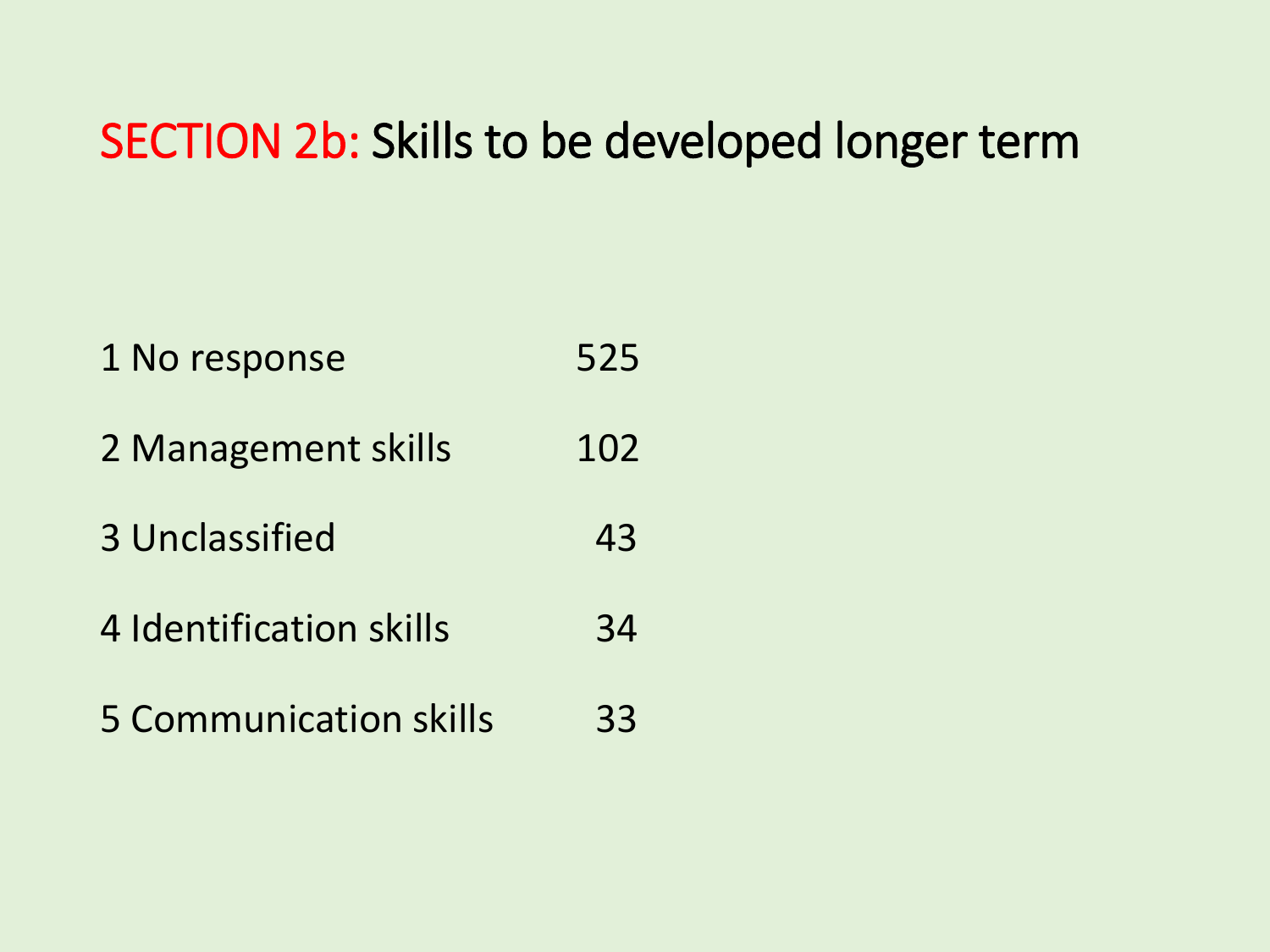

■ Skills developed in last 2 years ■ Skills to be developed short term ■ Skills to be developed longer term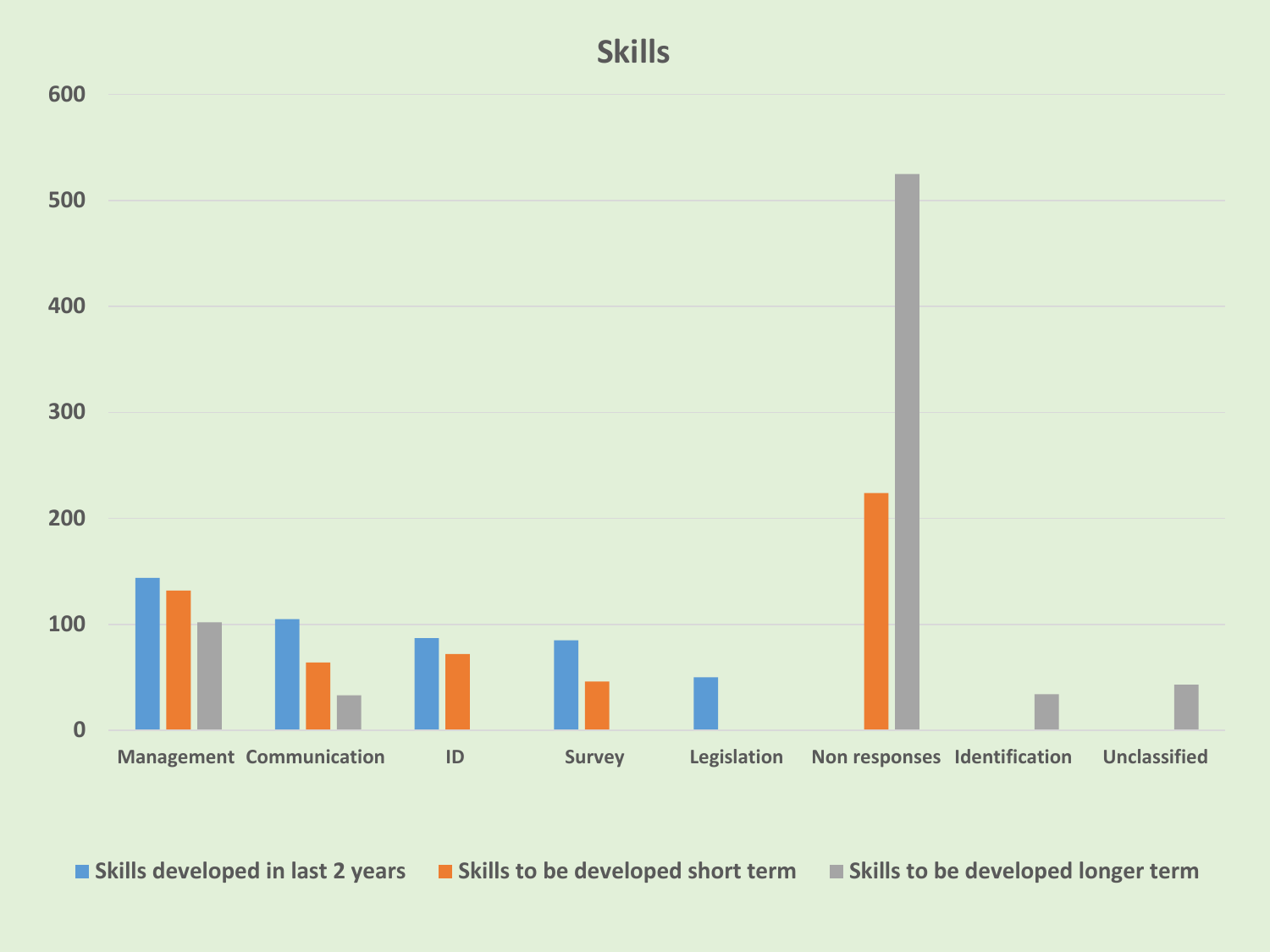## So it is transferable skills that are important

Management and communication skills are clearly of most concern

The figures are for aggregated responses

With agreement of TECDC the next step was to dis-aggregate the responses in the management and communication categories to provide more detail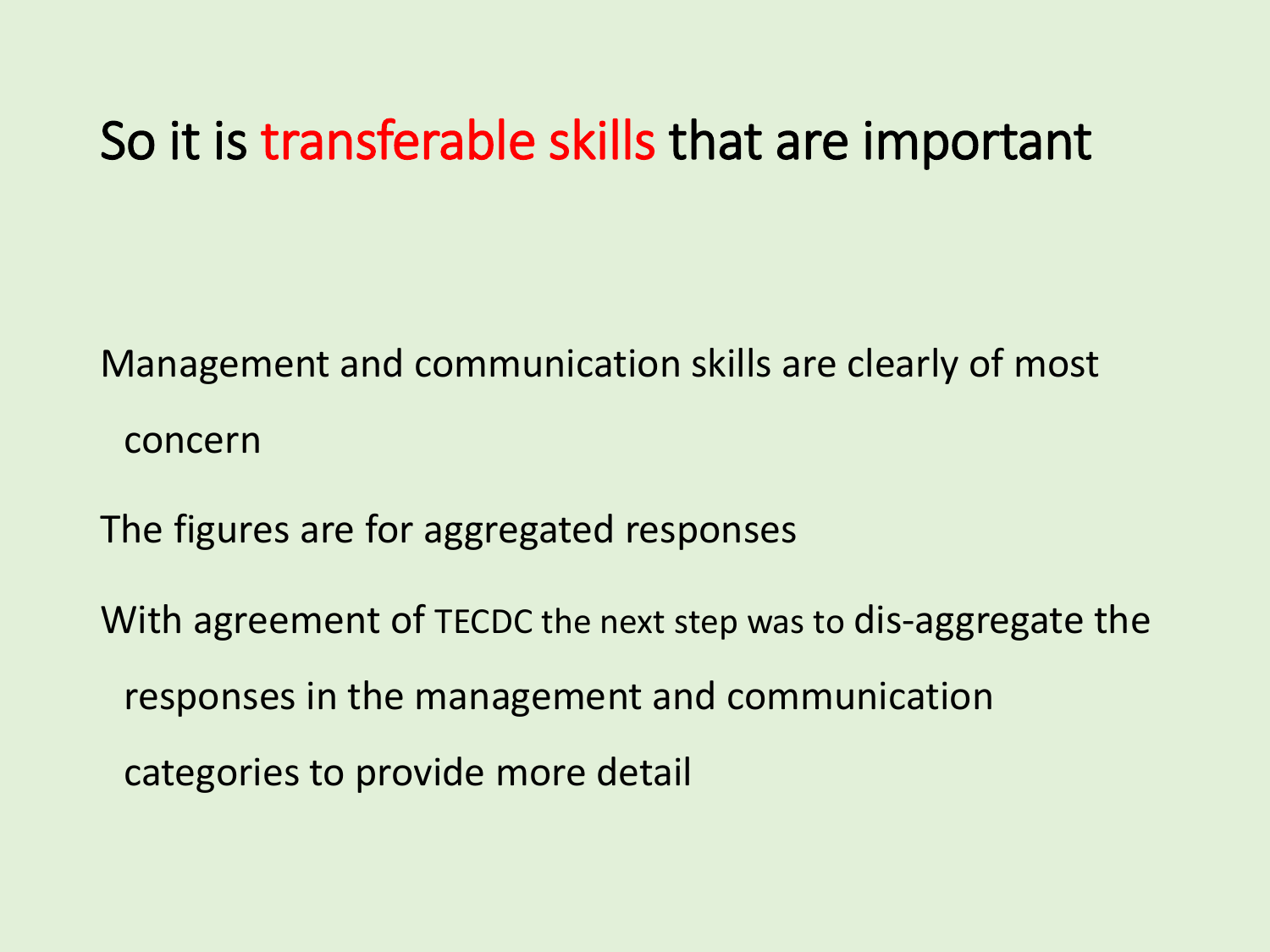## MANAGEMENT SKILLS

#### **MANAGEMENT ALL SECTIONS** TOTAL

| <b>MANAGEMENT ALL SECTIONS</b> | <b>TOTAL</b>                                                            |                                  |  |  |  |  |  |  |
|--------------------------------|-------------------------------------------------------------------------|----------------------------------|--|--|--|--|--|--|
| Project management             | Leadership<br>roject managemen.<br>Managing thange<br>abitat management | 20<br>17<br>16                   |  |  |  |  |  |  |
|                                | <b>Buisness management</b>                                              |                                  |  |  |  |  |  |  |
| Leadership                     | Management<br>vestock Management<br>Management<br>Mentoring             | $\overline{3}$<br>$\overline{3}$ |  |  |  |  |  |  |
| Managing people                | lunteer management<br>Risk manager                                      | $\overline{2}$<br>$\overline{1}$ |  |  |  |  |  |  |
| Habitat management             | 31                                                                      |                                  |  |  |  |  |  |  |
|                                | Quoting<br>Species management                                           | $\mathbf 1$                      |  |  |  |  |  |  |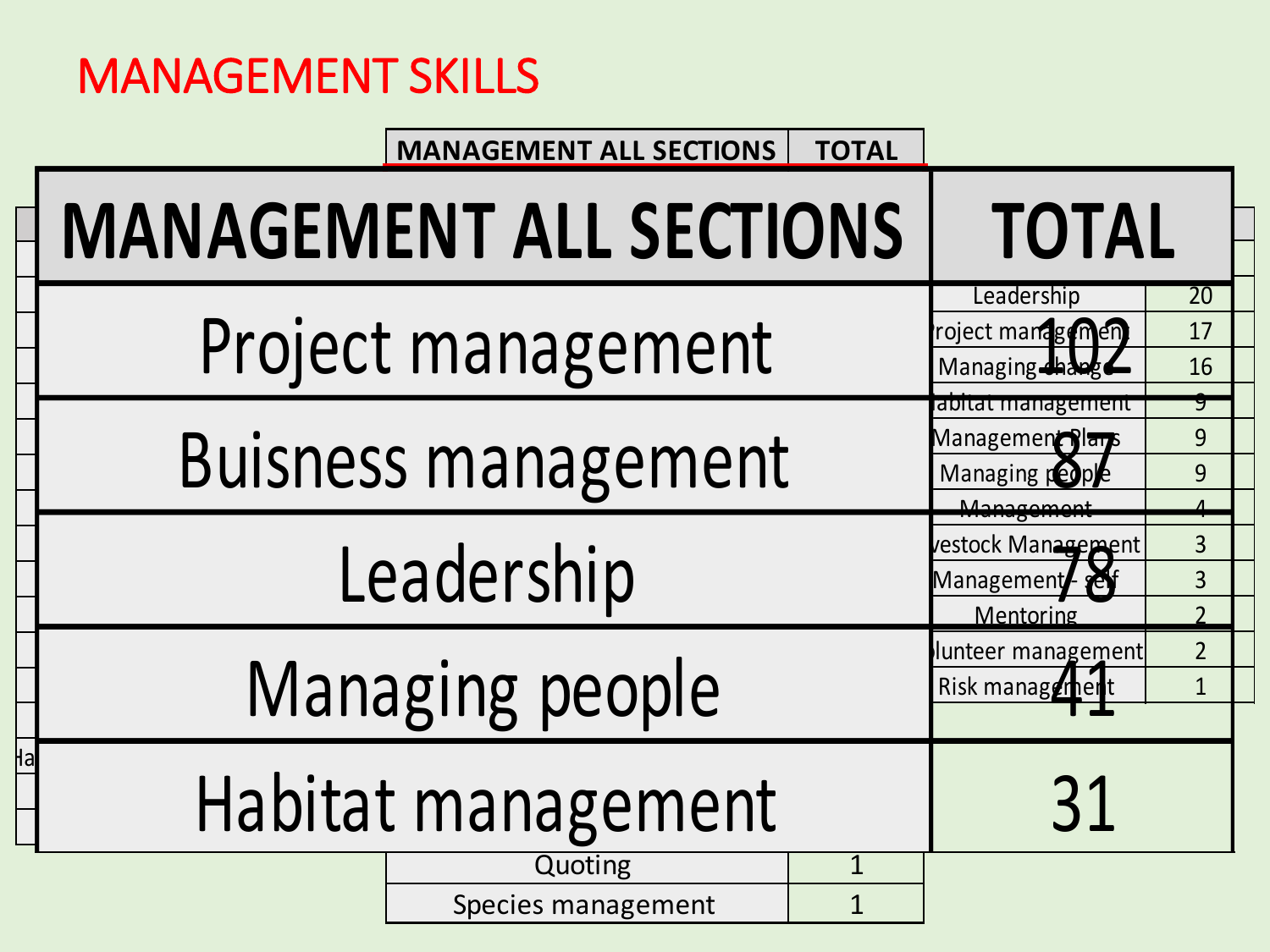**Top 5 chosen skills** 

#### **Principal management skills (n=472)**

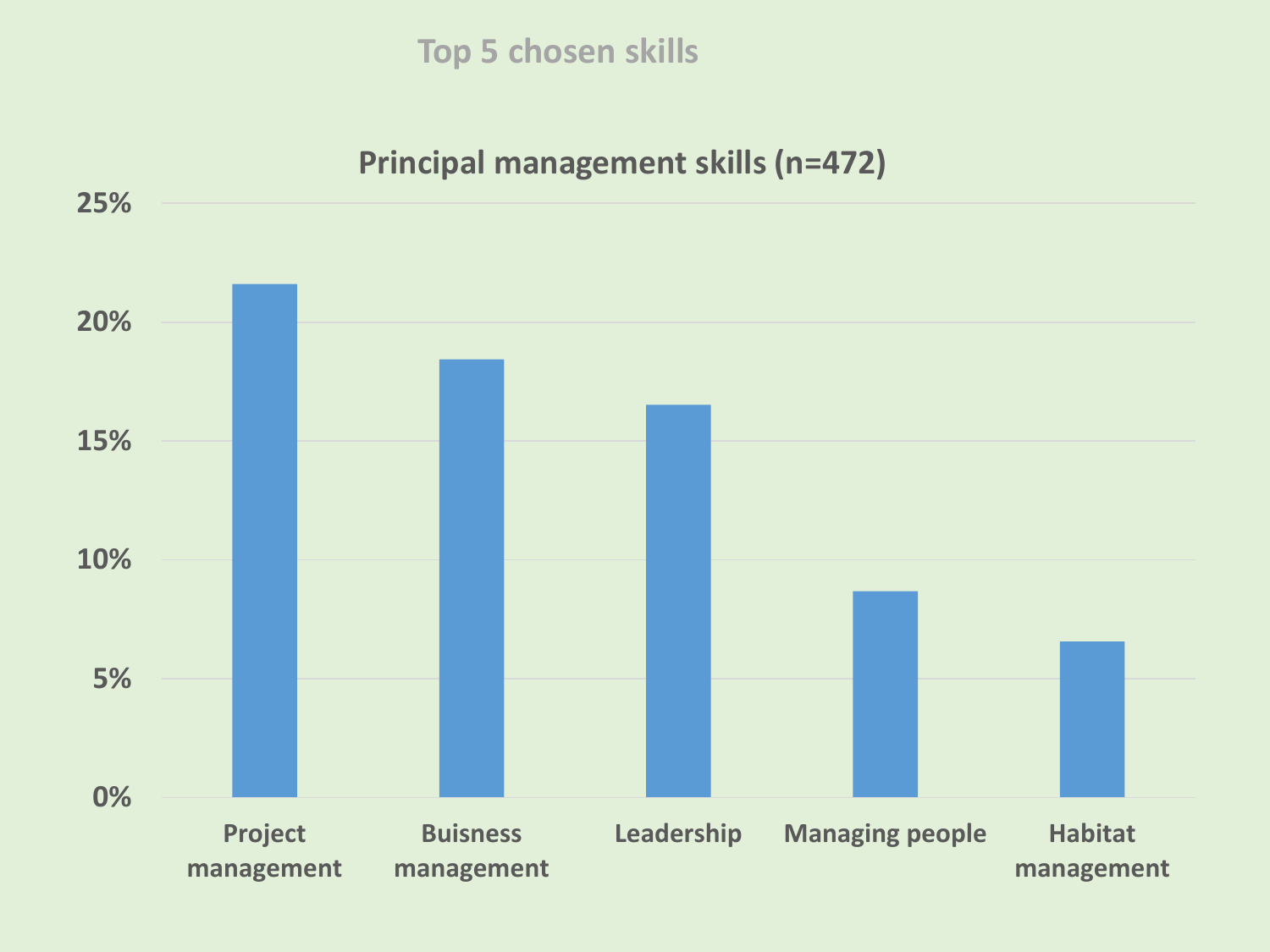#### **Who has identified these skills?**

Memb**ërsfripgdajasdhy choselik (15265**B05)

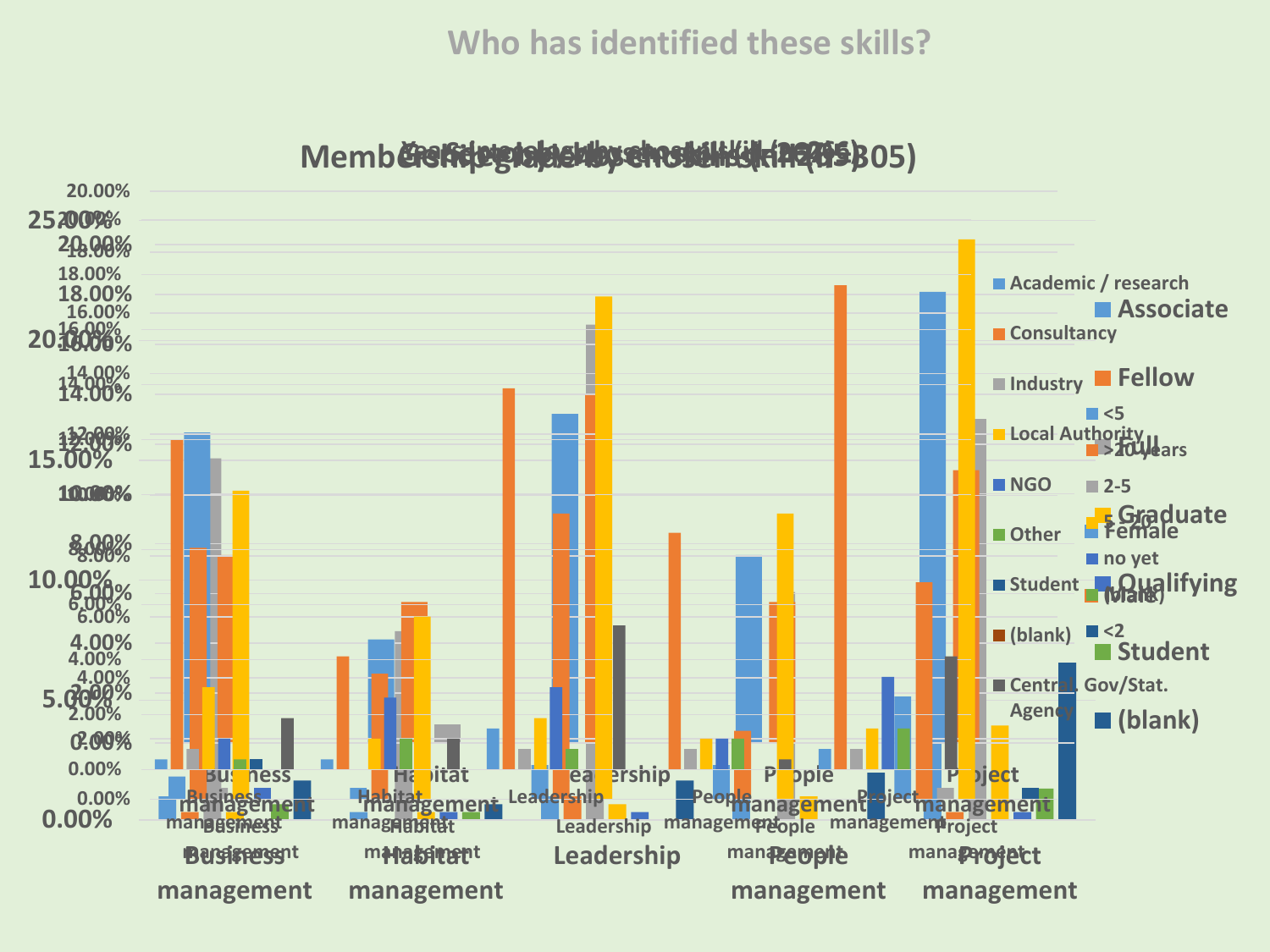## COMUNICATION SKILLS

| Communication ALL SECTIONS        |                               |                                                                     |                                  |
|-----------------------------------|-------------------------------|---------------------------------------------------------------------|----------------------------------|
| <b>Communication ALL SECTIONS</b> |                               | <b>TOTAL</b>                                                        |                                  |
| Communication                     |                               | <del>on/pa</del> rtıcı <del>pa</del><br>cating wit <del>h Cli</del> | 6<br>5 <sup>1</sup>              |
| Commmunicating with clients       | resentations                  | <b>Funication</b> - advice                                          | $\overline{3}$<br>$\overline{3}$ |
| communication - advice            | ledia training<br>Negotiation |                                                                     | $\overline{2}$                   |
| Consultation/participation        |                               | 26                                                                  |                                  |
| Negotiation                       |                               | 23                                                                  |                                  |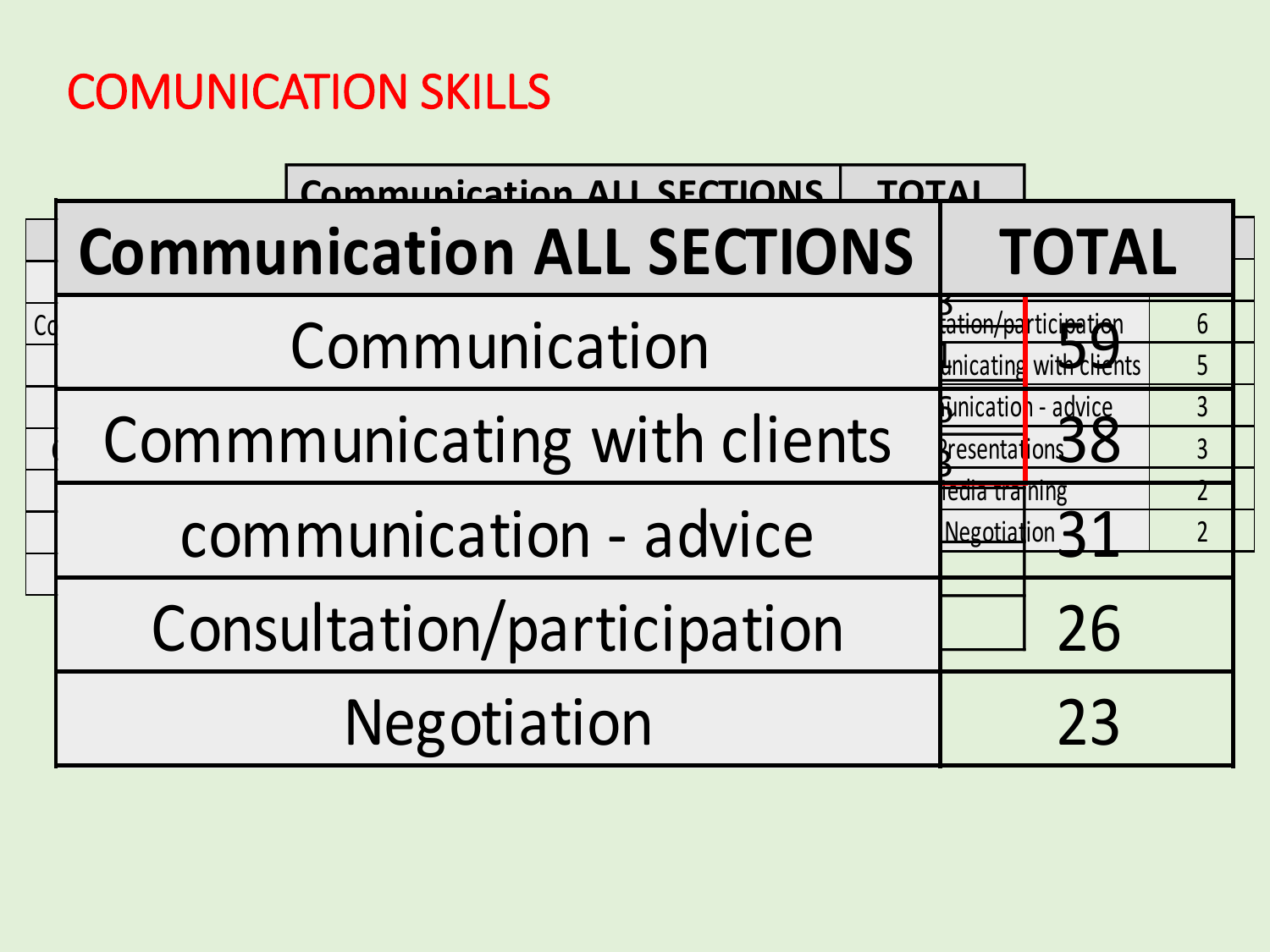#### **Principal communication skills**

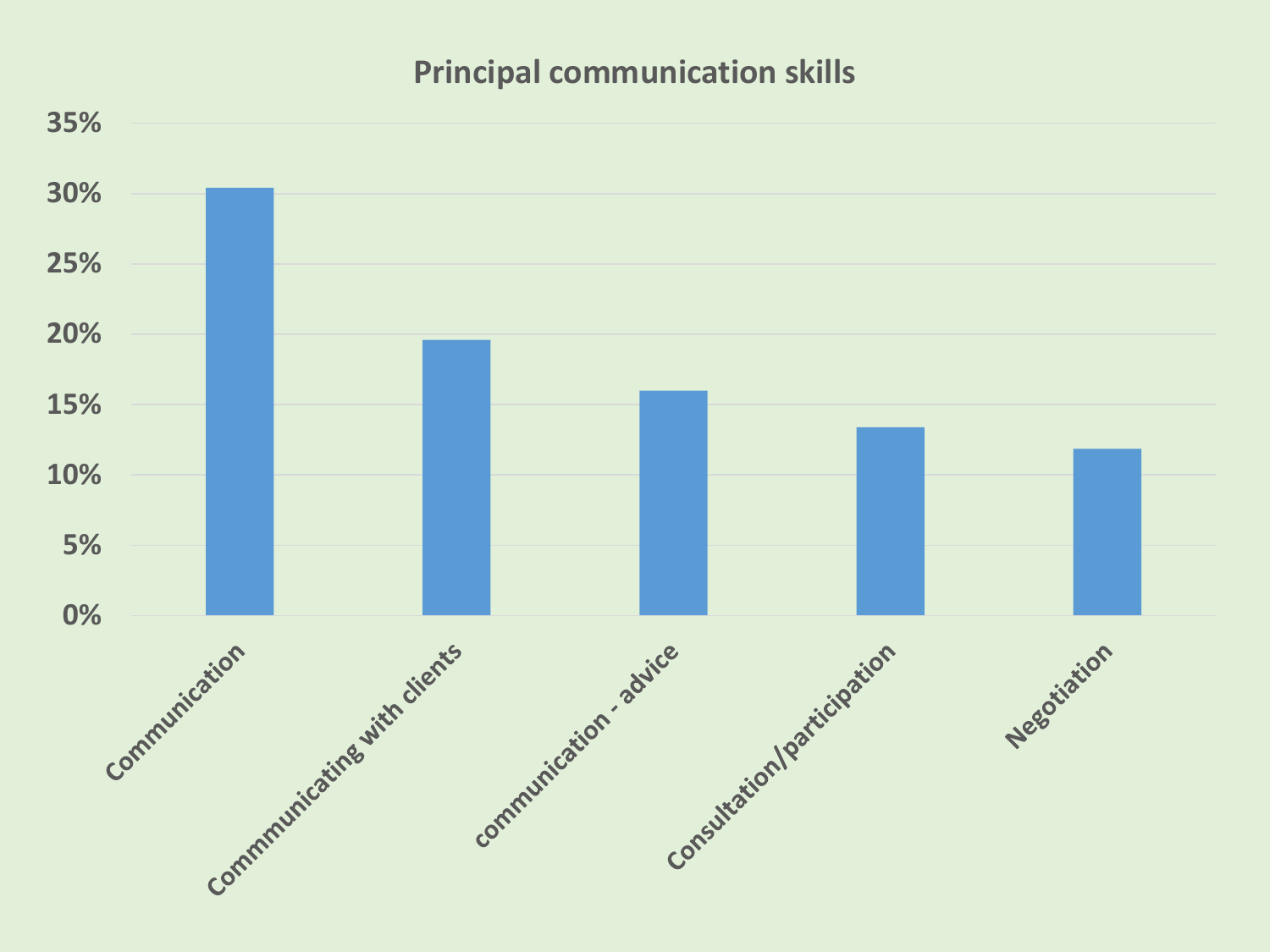#### **Who has identified these skills?**

**Years in the cology grade of the skills (notation)** SR7)

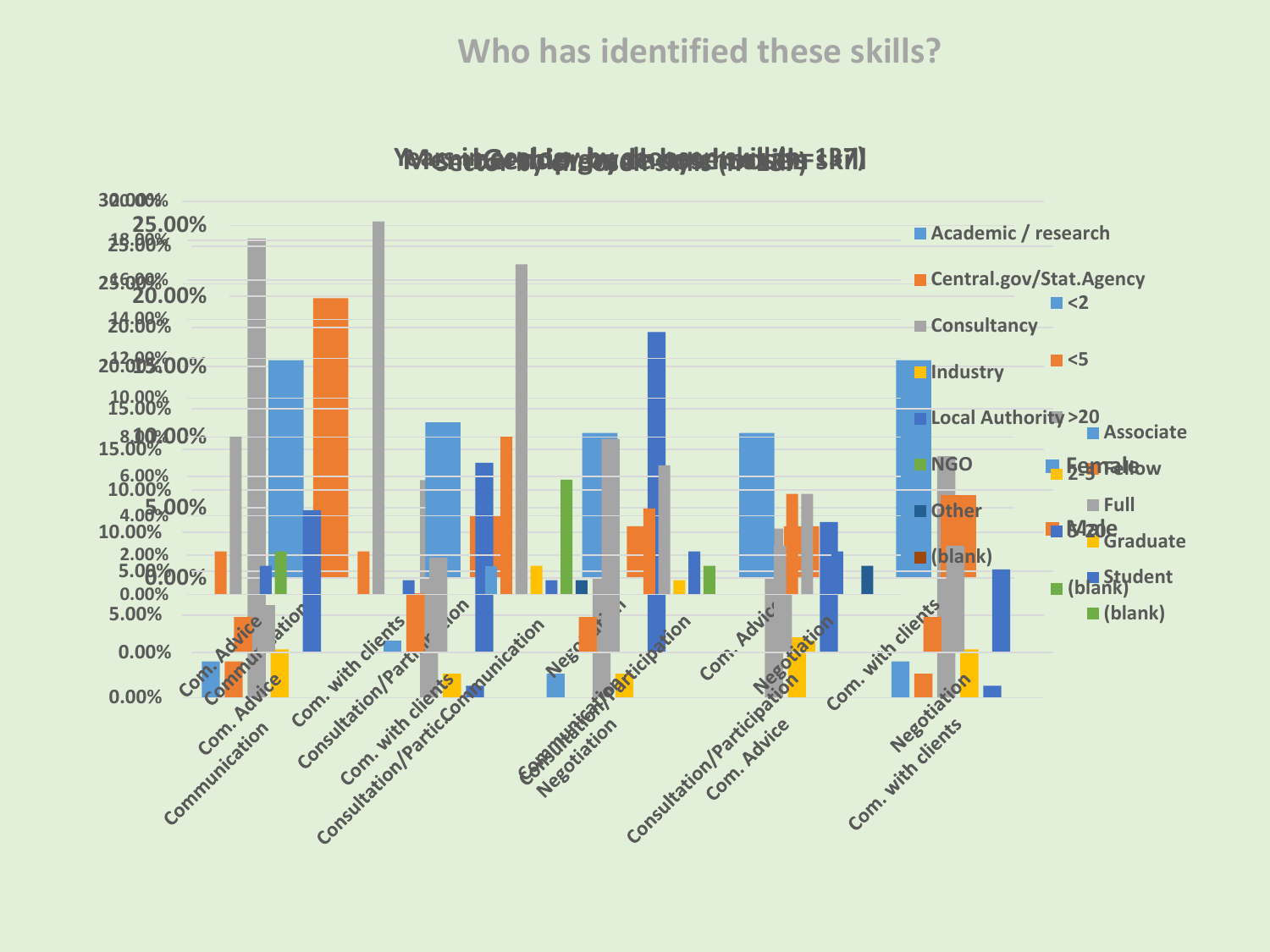### Section 3: DRIVERS

| <b>DRIVER 1</b>                                      |                       | <b>DRIVER 2</b>                               |                  | <b>DRIVER 3</b>                                                        |                                                      |
|------------------------------------------------------|-----------------------|-----------------------------------------------|------------------|------------------------------------------------------------------------|------------------------------------------------------|
| <b>Personal Aspiration</b>                           | 90                    | No Response                                   | 90               | No Response                                                            | 120                                                  |
| No Response                                          | 78                    | <b>Employer's Need</b>                        | 41               | <b>Personal Aspiration</b>                                             | 40                                                   |
| <b>Rhapping legislation/policy</b>                   | 61                    | <b>Shanging legislation/policy</b>            | 46               | <b>UTRIBISPORTED</b>                                                   | 36                                                   |
| <b>Employer's Need</b><br><b>Personal Aspiration</b> | 3U<br>$\frac{90}{28}$ | Personal Aspiration<br>No Response            | $\frac{36}{39}$  | Employer's Need<br>No Response<br>Changing Tegslation/policy           | $\begin{array}{c}\n 28 \\ \hline\n 30\n \end{array}$ |
| <b>NGhRespondechnology</b>                           | 78                    | Erhanoveg's Areadlogy                         | 49               | Personal Asphrationy                                                   | 24                                                   |
| Buisness Plan<br>Changing legislation/policy         | 61                    | Buisness Plan.<br>Changing legislation/policy | 14)<br>11)<br>11 | Improve.Quality<br> Unclassified<br> o get new/different job           | $\frac{12}{96}$                                      |
| Engiptoger's bleed nce                               | 304                   | <b>Personal Aspiration</b>                    | 36               | <b>Eirendover's Need</b>                                               | 88                                                   |
| Redundancy<br>Inclassified<br>Improve Quality        | <u> 28</u>            | Changing market/competitivne                  | $\frac{1}{2}$    | Changing market/competitivness<br>Changing legislation/policy<br>Money | $\overline{3}$                                       |
| <b>Client Need</b>                                   | 3                     | to get new/different job                      | 6                | <b>Buisness Plan</b>                                                   |                                                      |
| <b>Stay in Business</b>                              |                       | Change in guidance                            |                  | Change in Role                                                         |                                                      |
| Decrease in Resources                                |                       | Change in Role                                |                  | Decrease in Resources                                                  |                                                      |
| Curisosity                                           |                       | <b>Stress</b>                                 |                  | Redundancy                                                             |                                                      |
| <b>New Projects</b>                                  |                       |                                               |                  | Surveys                                                                |                                                      |
|                                                      |                       |                                               |                  |                                                                        |                                                      |
| Changing LifestyleS                                  |                       |                                               |                  |                                                                        |                                                      |
| Competency                                           |                       |                                               |                  |                                                                        |                                                      |
| Changing market/competitivn                          |                       |                                               |                  |                                                                        |                                                      |

Adding change in legislation/policy with Brexit:

 $D1: 61$  D2:  $46$  D3:30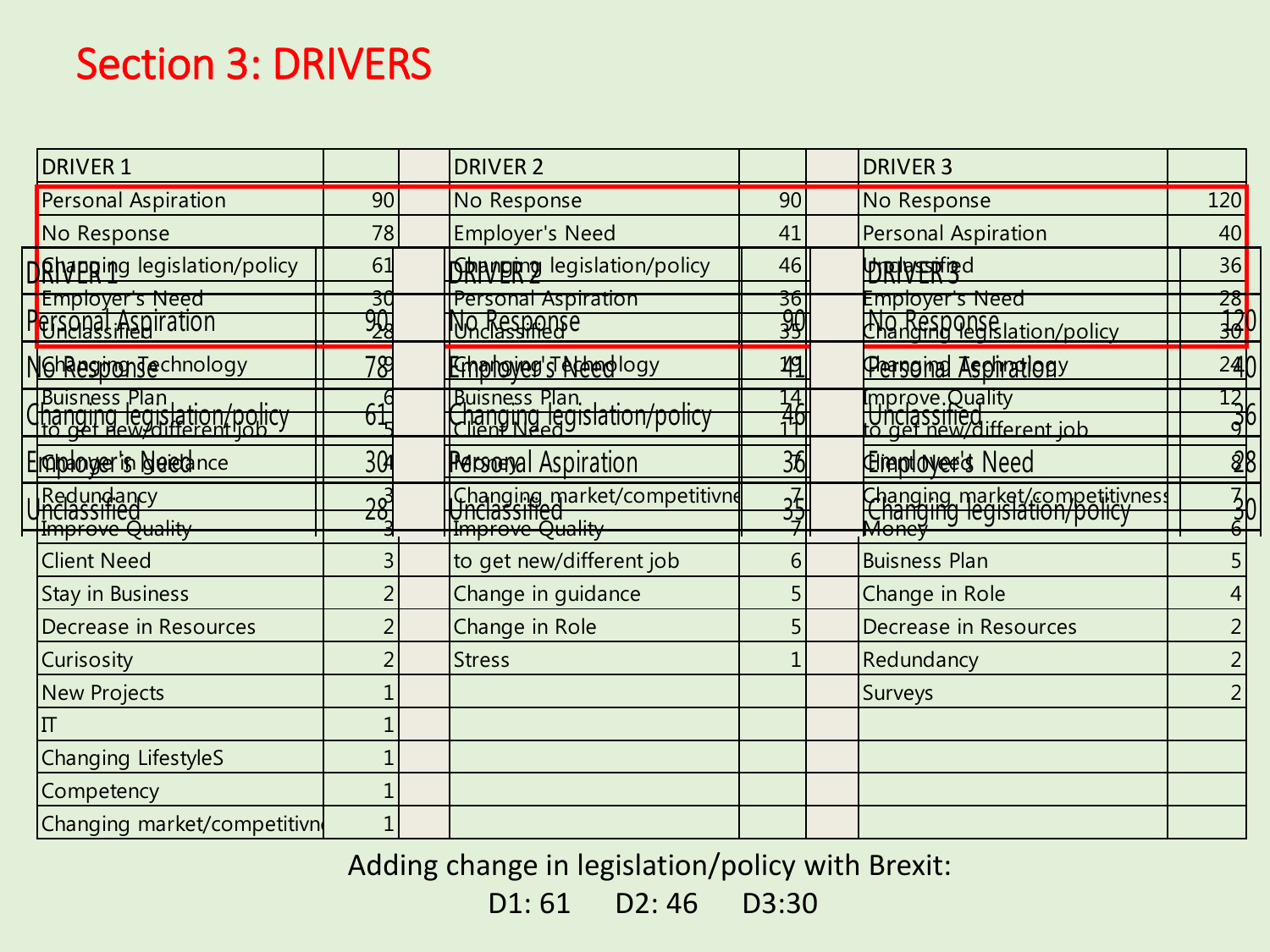## **The Conference Workshops**:

We are hoping to get your help to gather more data and inform CIEEM's response to the Skills Gap initiative

**There are four tasks - and limited time** 

## **So we'd really appreciate it if you could focus on the specific questions asked**

If you have any additional comments please email d.bartlett@gre.ac.uk

**Thank you**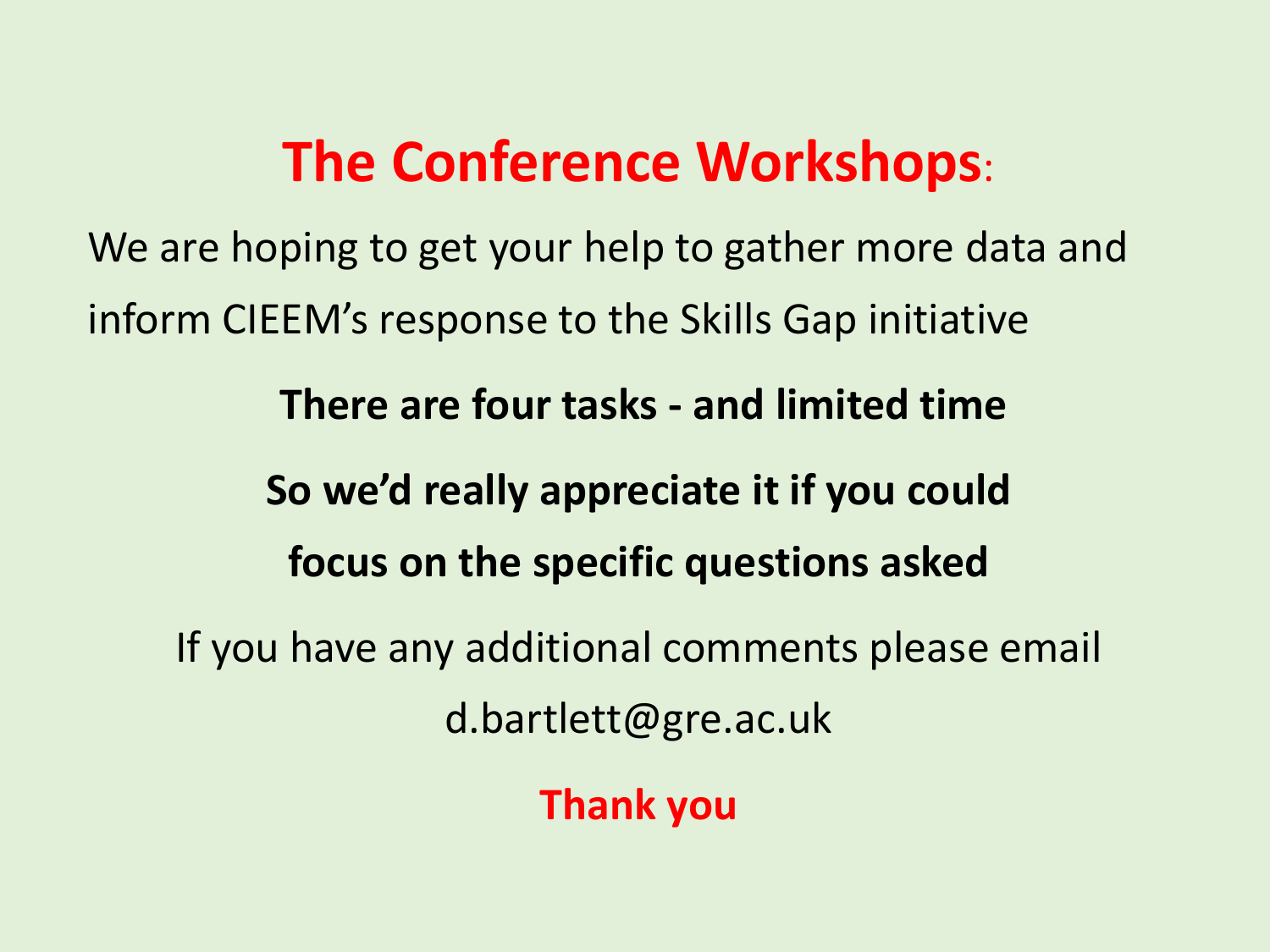## The posters used to structure workshops

#### Task 3 5 minutes Task 4 10 minutes Task 1 10minutes Task 2 20 minutes Which of the follow skills do you 1. What management skills did you have when think you will need to develop? 1. Was the rank for communication 1. Are there any other key skills you you completed education? skills a surprise to you? 1. ID skills feel you will be needing in the 2. Was this enough for your first job or would 2. Were you well enough prepared 2. Survey methods near future? anything else have been helpful? with respect to communication 3. Technology 3. What are the **essential management skills** for: skills during your education? 4. Legislation A habitat/species adviser / senior habitat/species adviser 2. Why? (what is the driver for 3. How much support did you get in 5. Data management A land manager acquiring these new skills) developing these skills in the early A policy adviser / A senior policy adviser stages of your career? A local authority ecologist WHY? 4. Is there anything else that should **Personal Aspiration** be part of basic training? An assistant ecologist **Employer's Need** 5. Or should communication skills be A junior ecologist Changing legislation/policy/BREXIT Senior ecologist an add on during career **Changing Technology** Principal ecologist progression? **Client Need** 4. How should these skills be acquired? Career progression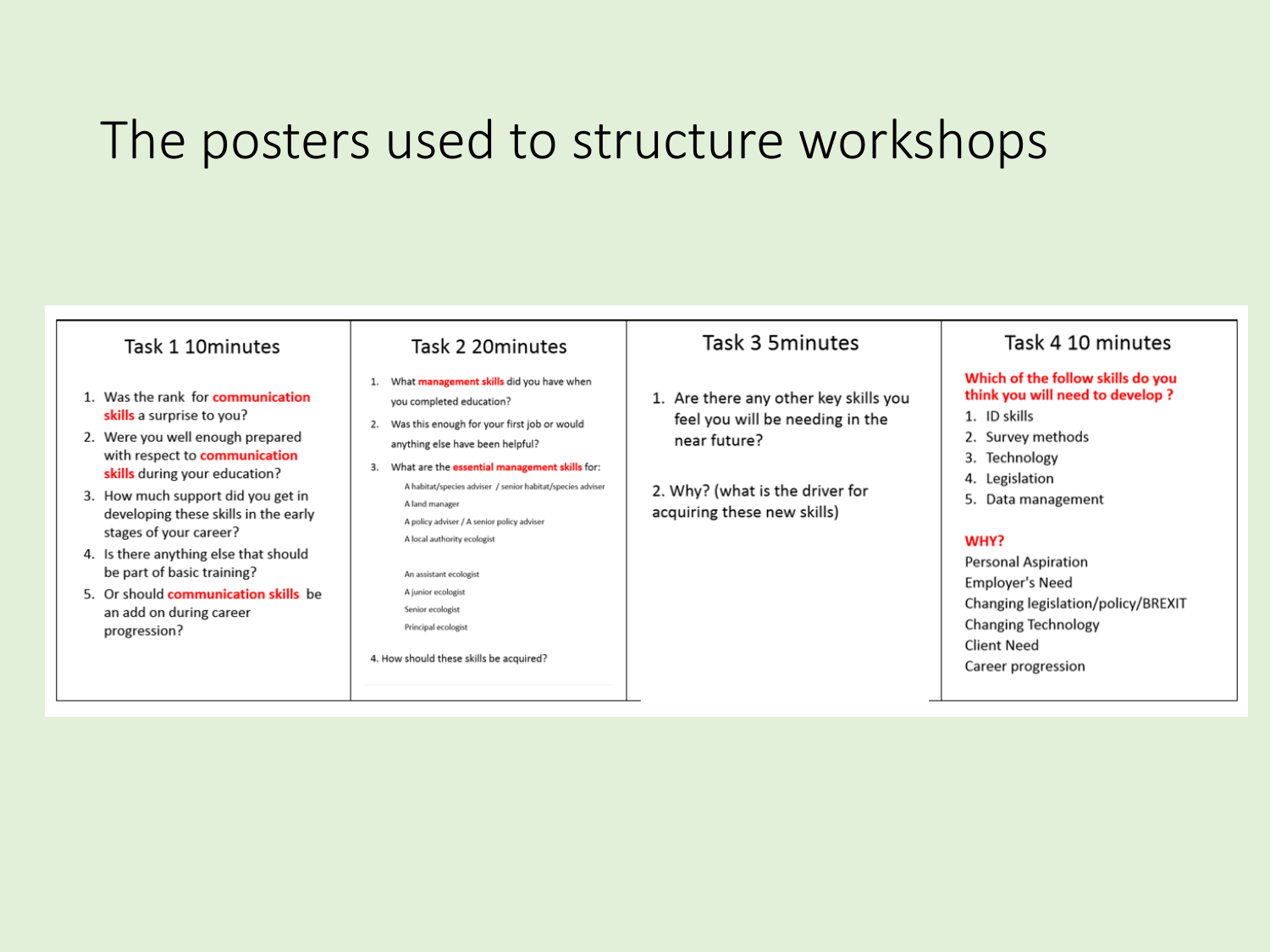## TASK 1 communication skills

#### **1.1 Was the rank of communication skills a surprise?**

Not very surprised

Was this due to the bias in the survey group?

#### **1.2 were you well enough prepared with respect to communication skills in your education?**

General consensus that this is a difficult skill to teach

The majority felt unprepared

#### **1.3 how much support did you get in developing these skills in the early stages of your career?**

Majority view: there was a lack of support although this depended on the work place; agencies and graduate schemes were felt to do this well

Skills learnt best by doing; learning on the job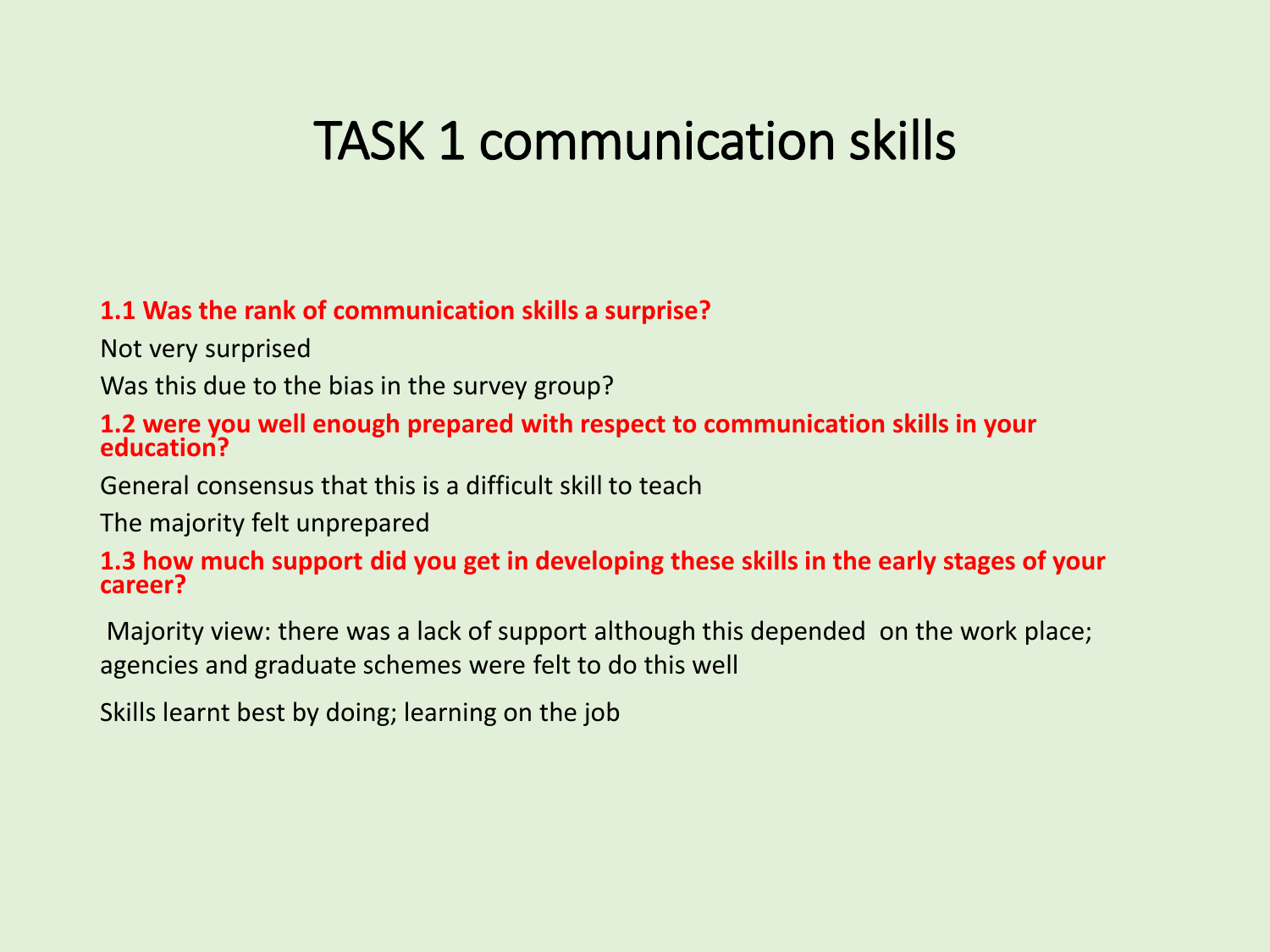#### **1.4 is there anything else that should be part of basic training?**

Report writing

Presentations

Working with data

Workplace communication

Media skills

How to deal with awkward clients

#### **1.5 should communication skills be an add on during career progression ?**

Consensus that we are all learning throughout out our careers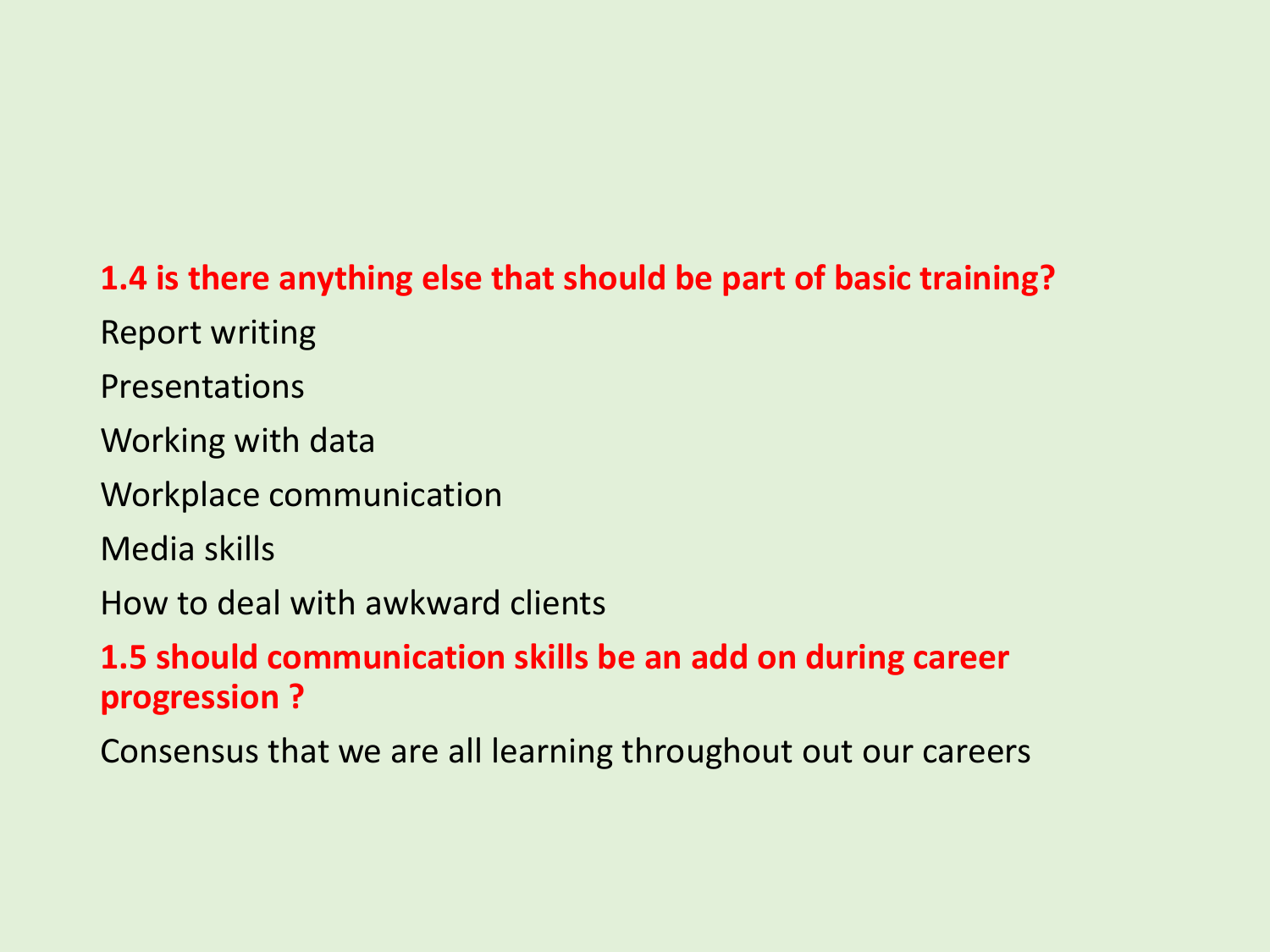## TASK 2 management skills

**2.1 what management skills did you have when you completed education?**

Time management, deadlines (self management)

#### **2.2 was this enough for your first job or would anything else have been helpful?**

Not enough – although it depends on the role

#### **2.3 what are the essential management skills …….**

Time management, people management for coordinating projects, understanding of finances

#### **2.4 how should these skills be acquired?**

Project management at university (make this ex- rather than implicit and highlight on cvs), no ideal way to suit everyone, workplace/peer mentoring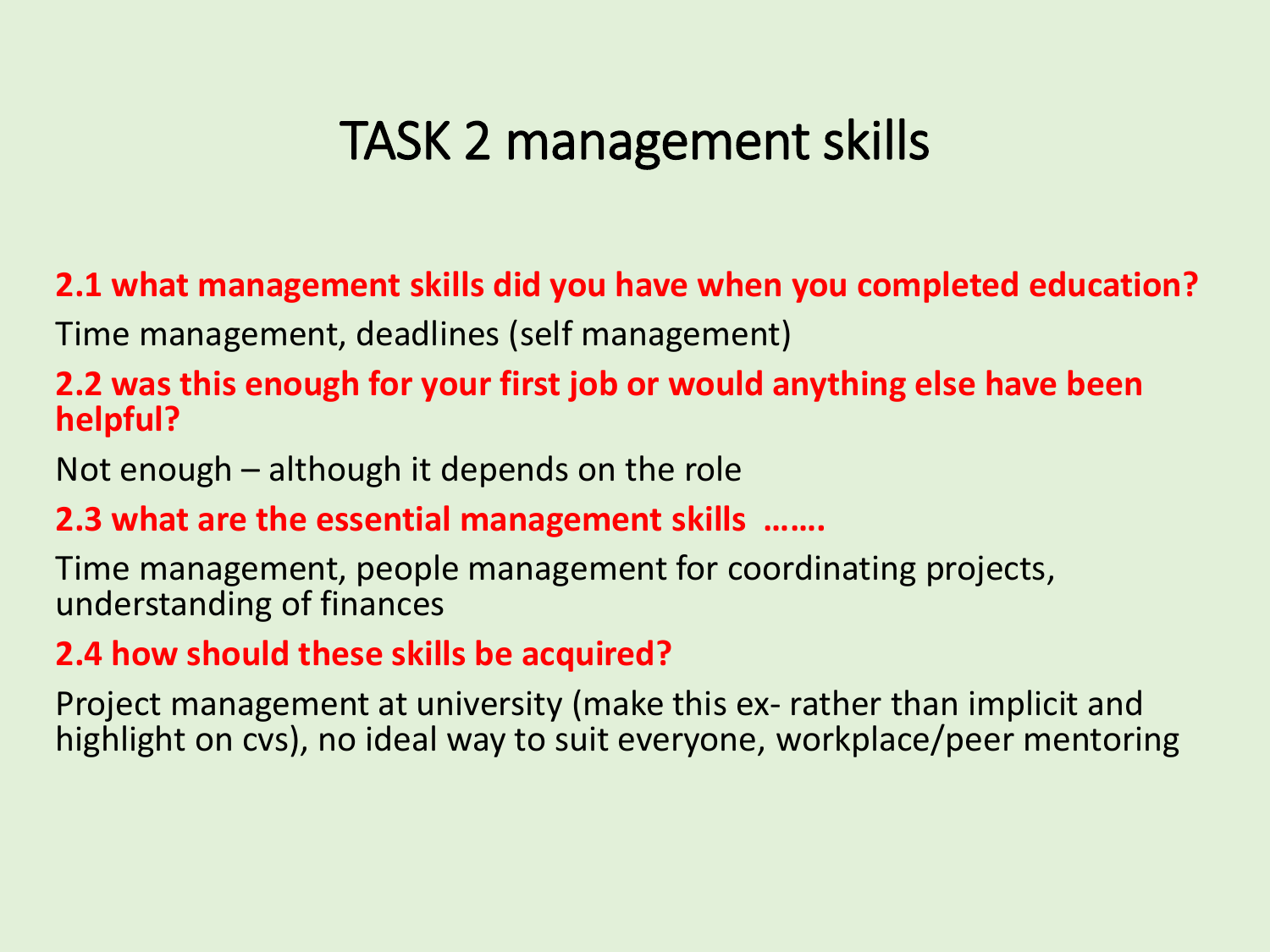## TASK 3

#### **3.1 are there any key skills you feel you will be needing in the near future?**

ID, field skills, GIS, habitat ecology, new technology, data management, survey methods,

#### **3.2 Why?**

Changing policy and legislation, competitive markets, changing technology, personal aspirations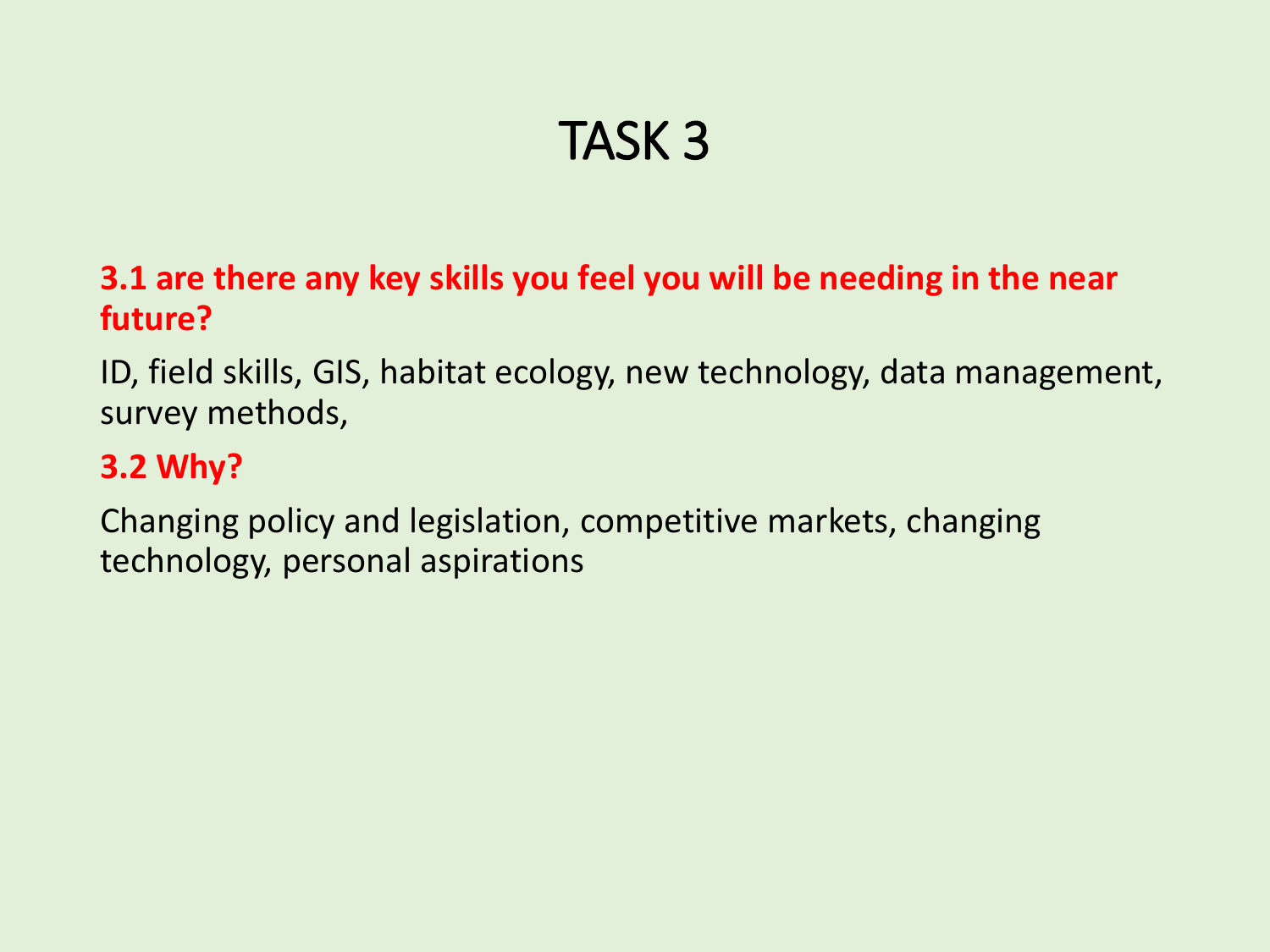## Task 4

**4.1 which of the following skills do you think you will need to develop in the near future?** 

Technology 58 ID skills 55 Survey methods 51 Legislation & policy 48 Data management 45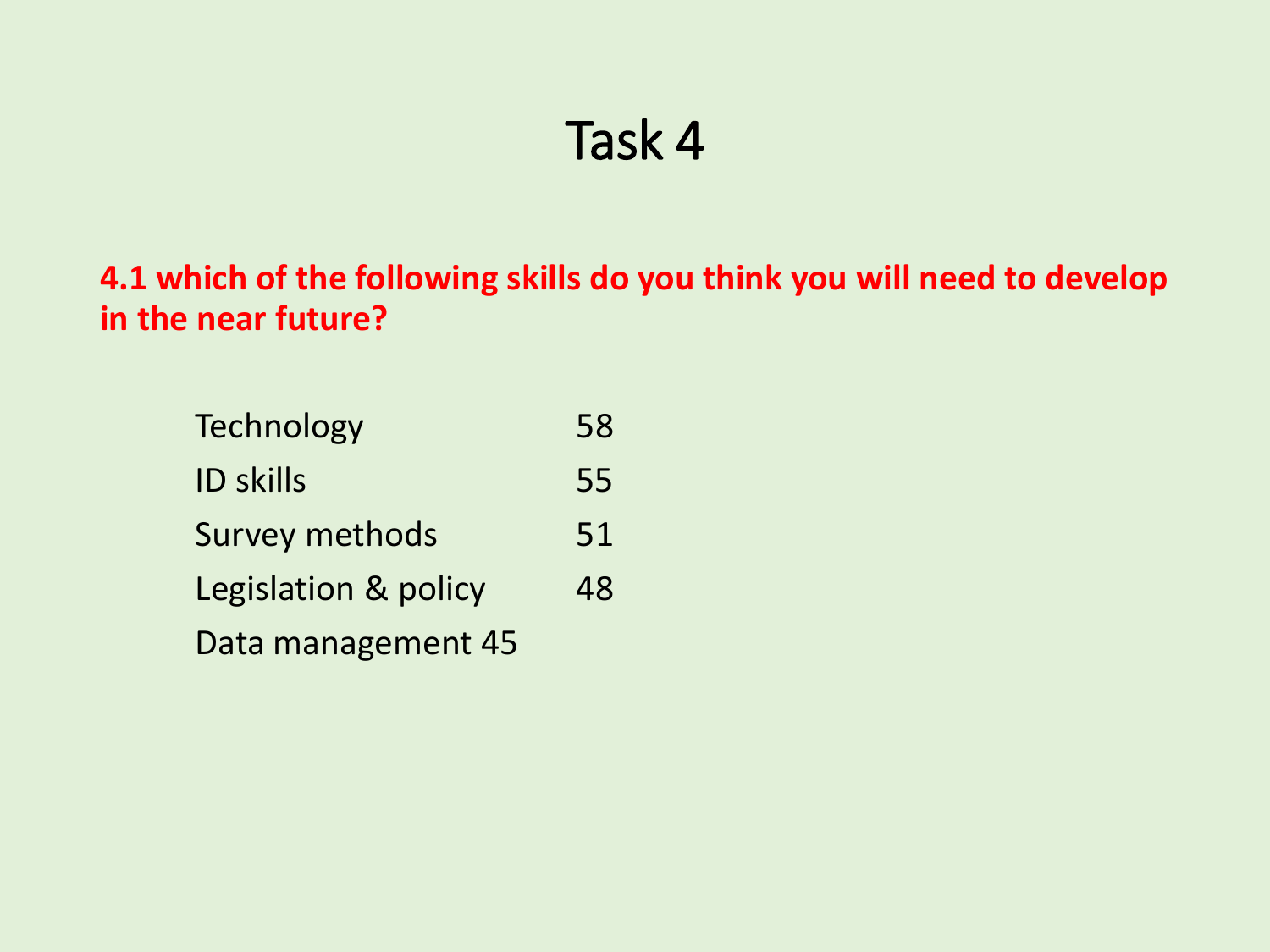#### **4.2 Why?**

| <b>Changing Technology</b>                |    |
|-------------------------------------------|----|
| <b>Personal aspiration</b>                | 47 |
| <b>Changing legislation/policy/BREXIT</b> | 44 |
| Employer's need                           | 31 |
| <b>Career progression</b>                 | 33 |
| <b>Client need</b>                        | 22 |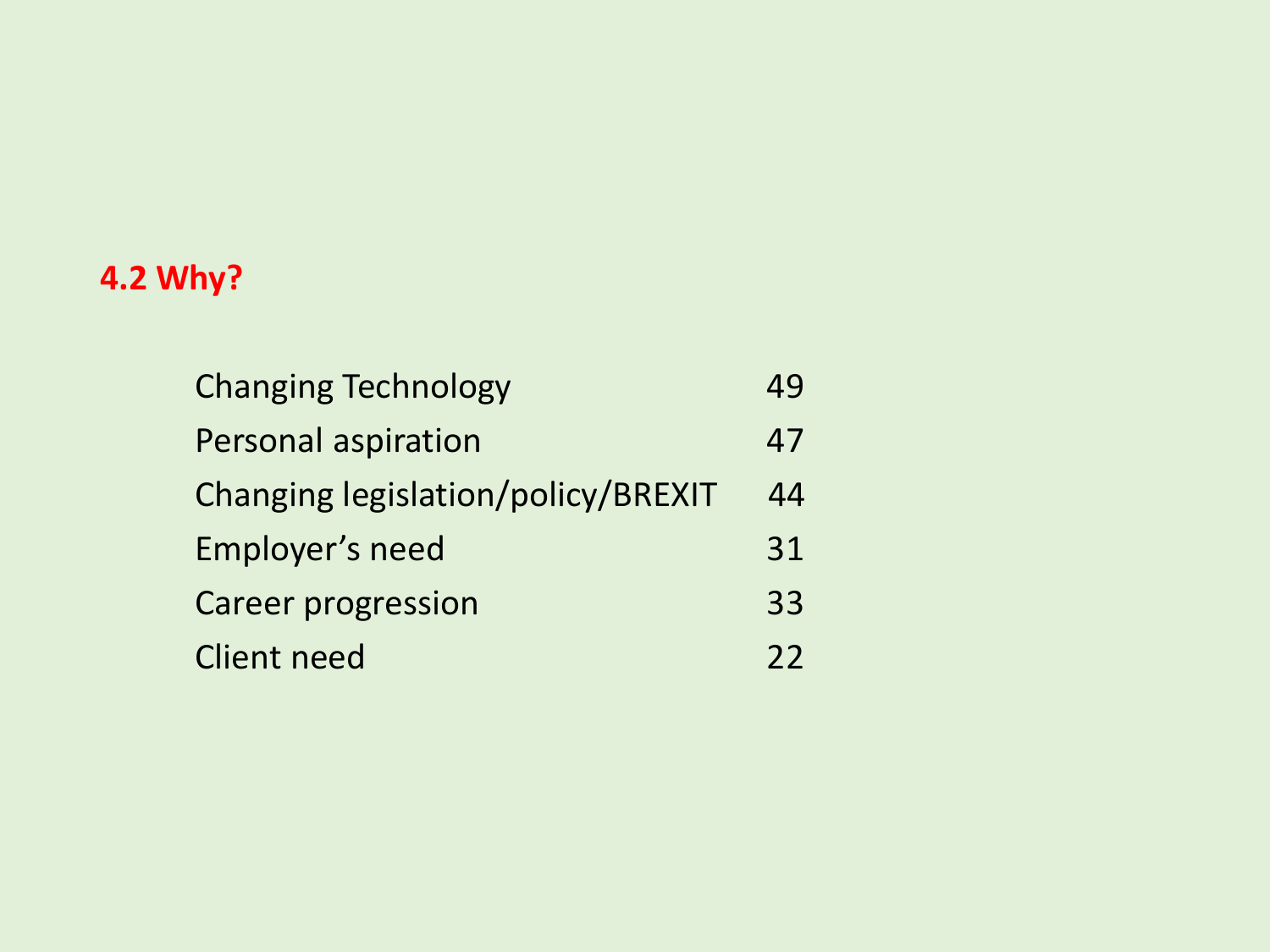- not all respondents completed Section 4.
- not possible to differentiate skills required by early career ecologists and

environmental managers

- established professionals made up the bulk of respondents
- The conference attendees were similarly biased
	- 167 people attended
	- 138 were CIEEM members 97 (70%) were full or fellows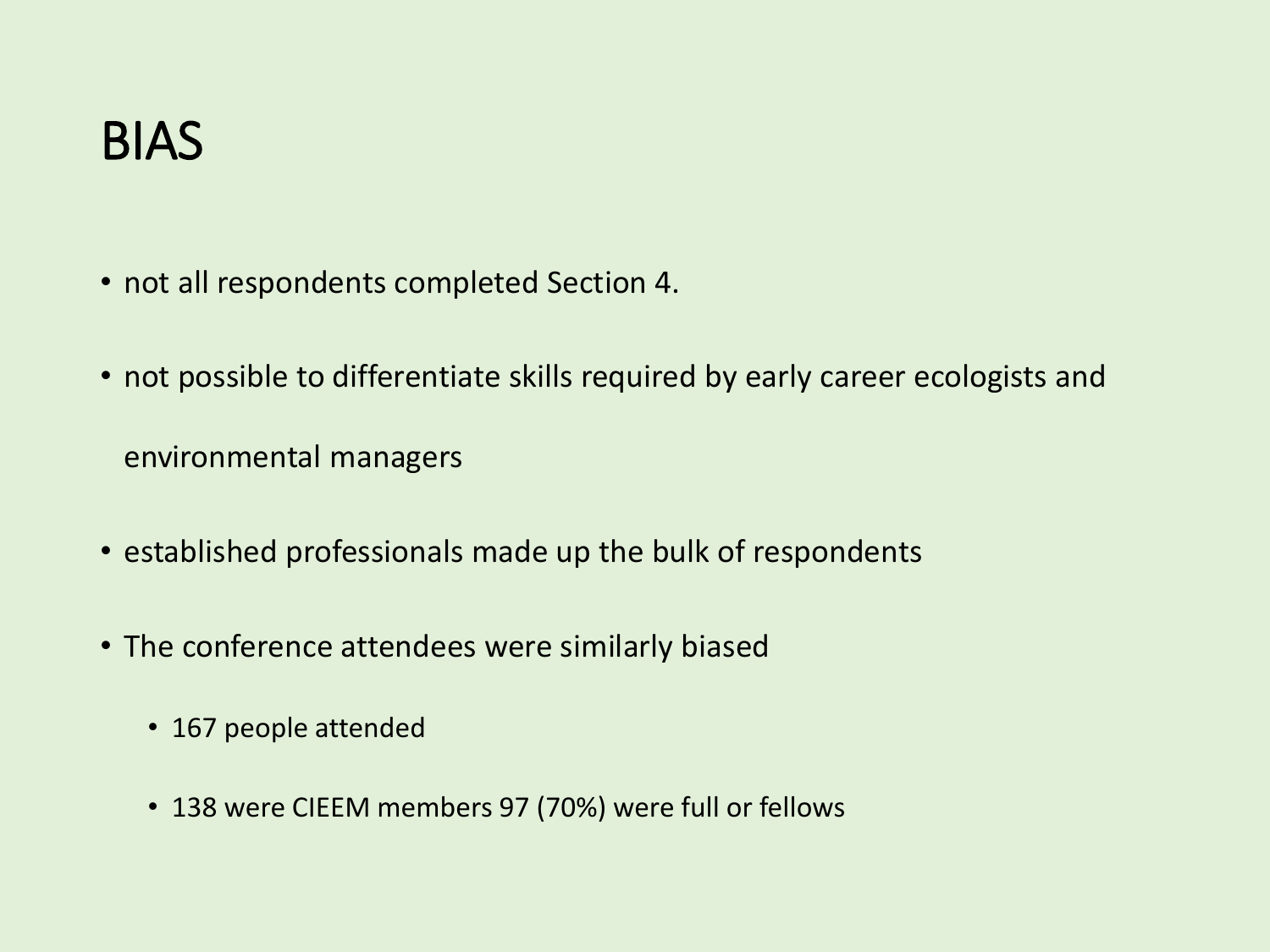# but was it really biased?

| <b>Retired:</b>                  | 61   |
|----------------------------------|------|
| Fellow:                          | 51   |
| Full:                            | 3045 |
| Associate:                       | 548  |
| <b>Graduate:</b>                 | 851  |
| <b>Student (non-accredited):</b> | 340  |
| Student (accredited):            | 78   |
| <b>Qualifying:</b>               | 115  |

Total members: 5089 **about a fifth early career (retention stats would be interesting)**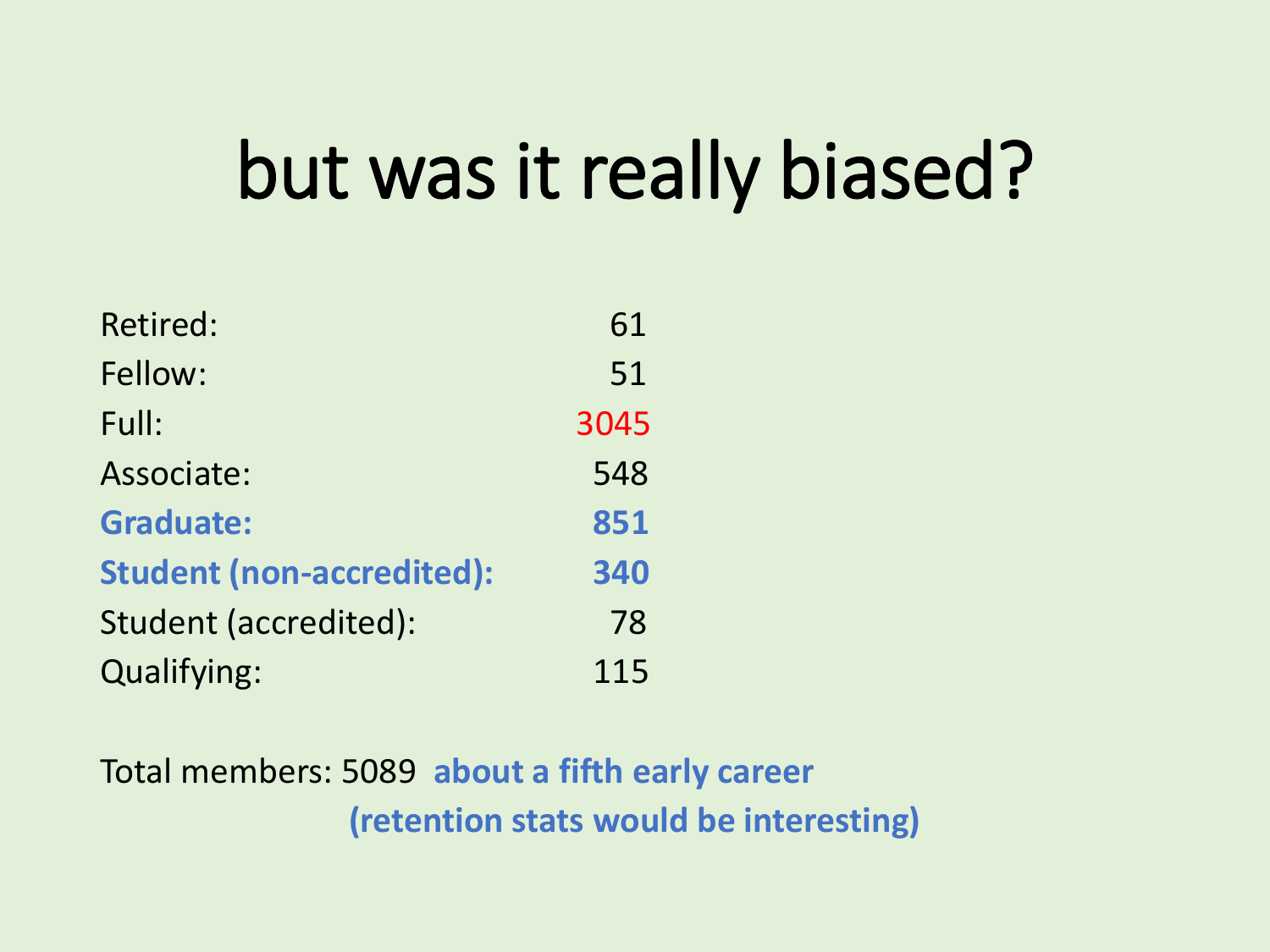# What was the required outcome?

- 1) To identify any current gaps in skills provision
- 2) Horizon scan to ensure that the profession was responsive to changes in demand

Robust results should inform:

- Content of CIEEM accredited programmes
- CIEEM training programme.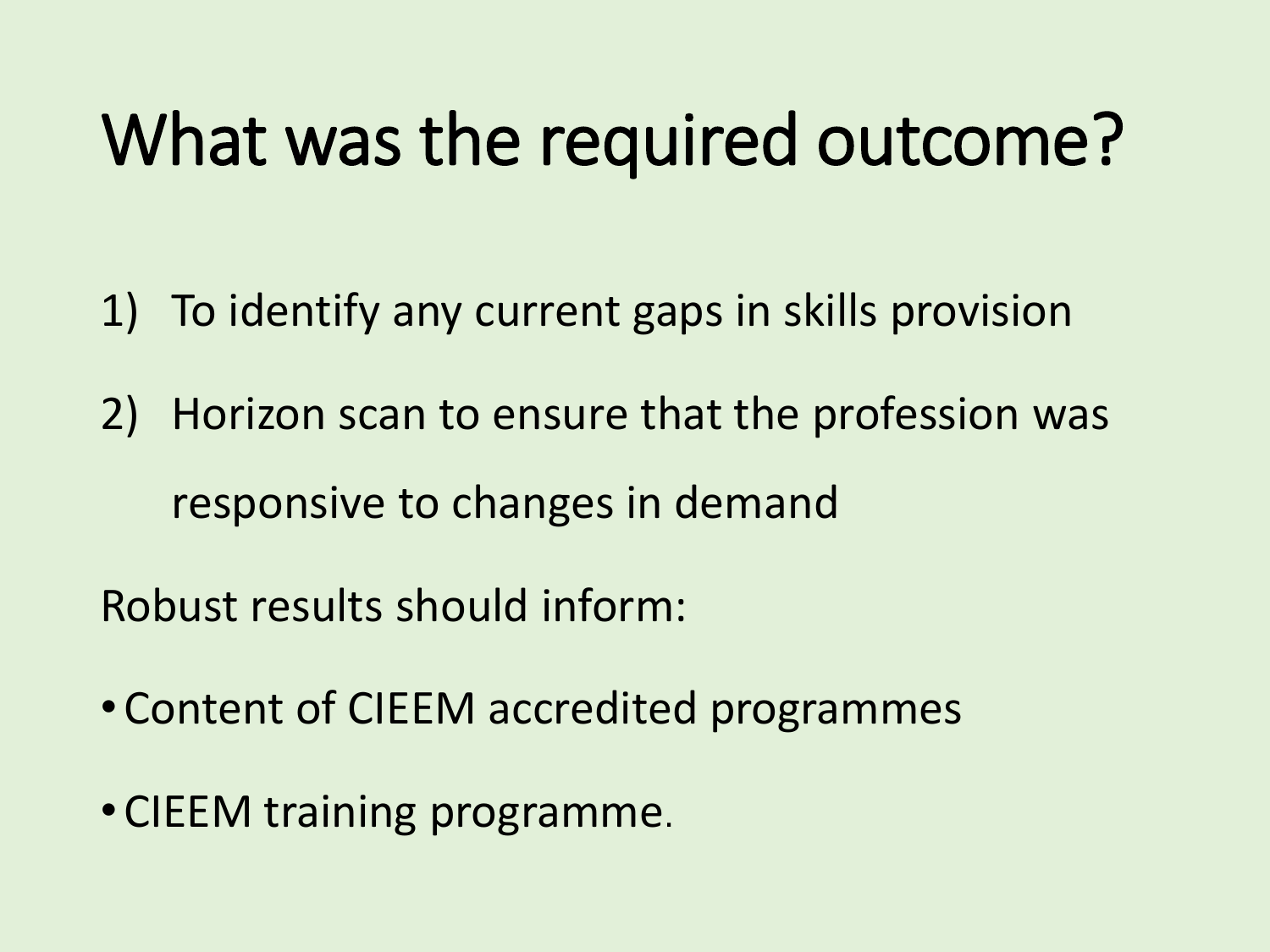# Did this initiative achieve this? We found:

•Concern about soft skills

•Conference respondents felt unprepared for work on graduation

(coincidence with STEM study)

•There is a reluctance to complete long

surveys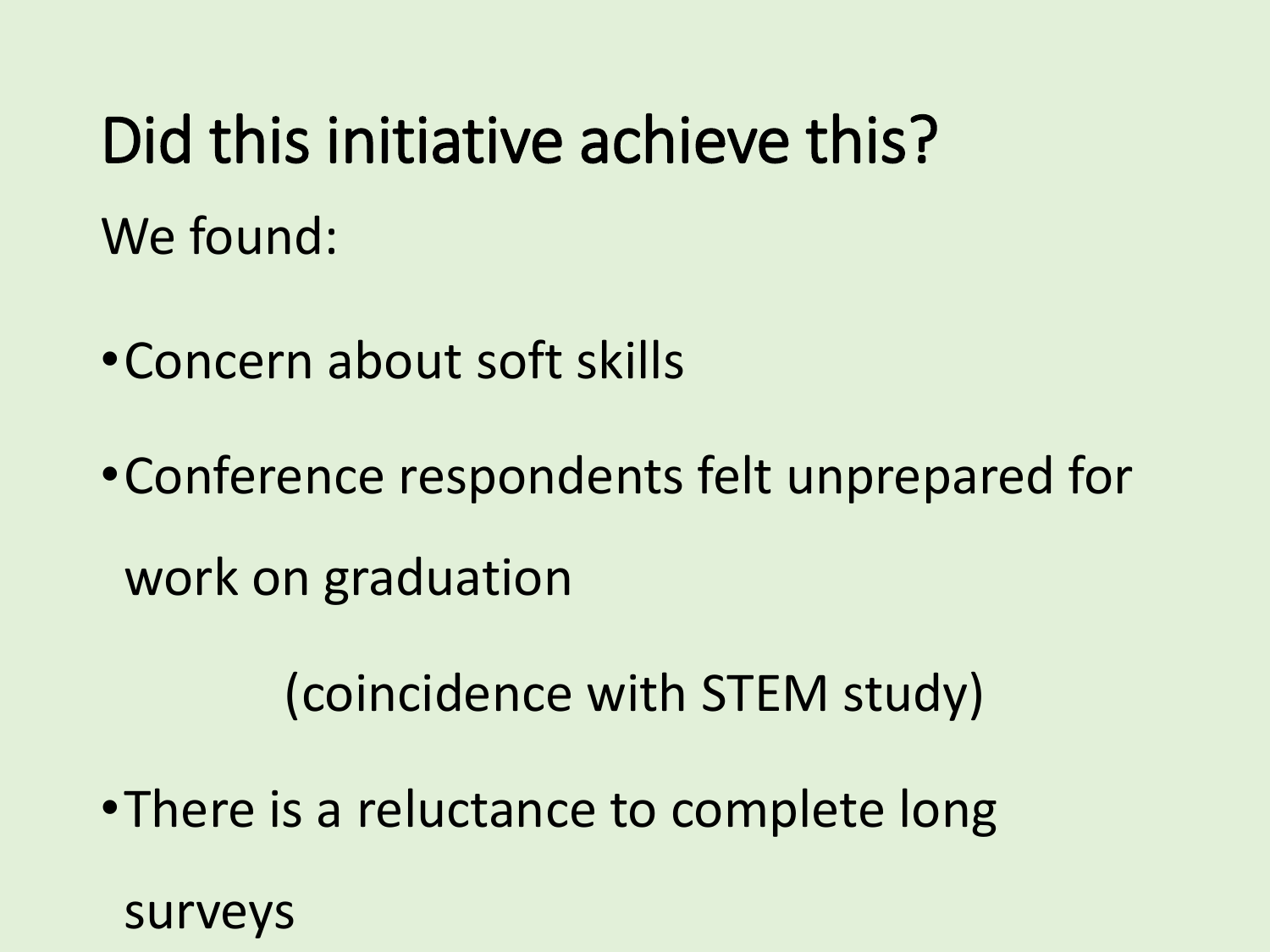## How can this be improved?

**Developing a strategic approach**

TEDEC should define the aim of the SGP more precisely

do we want to know what training members have undertaken ?

are planning ?

or is it to identify what the profession needs to maintain its position in

the changing policy/workplace environment?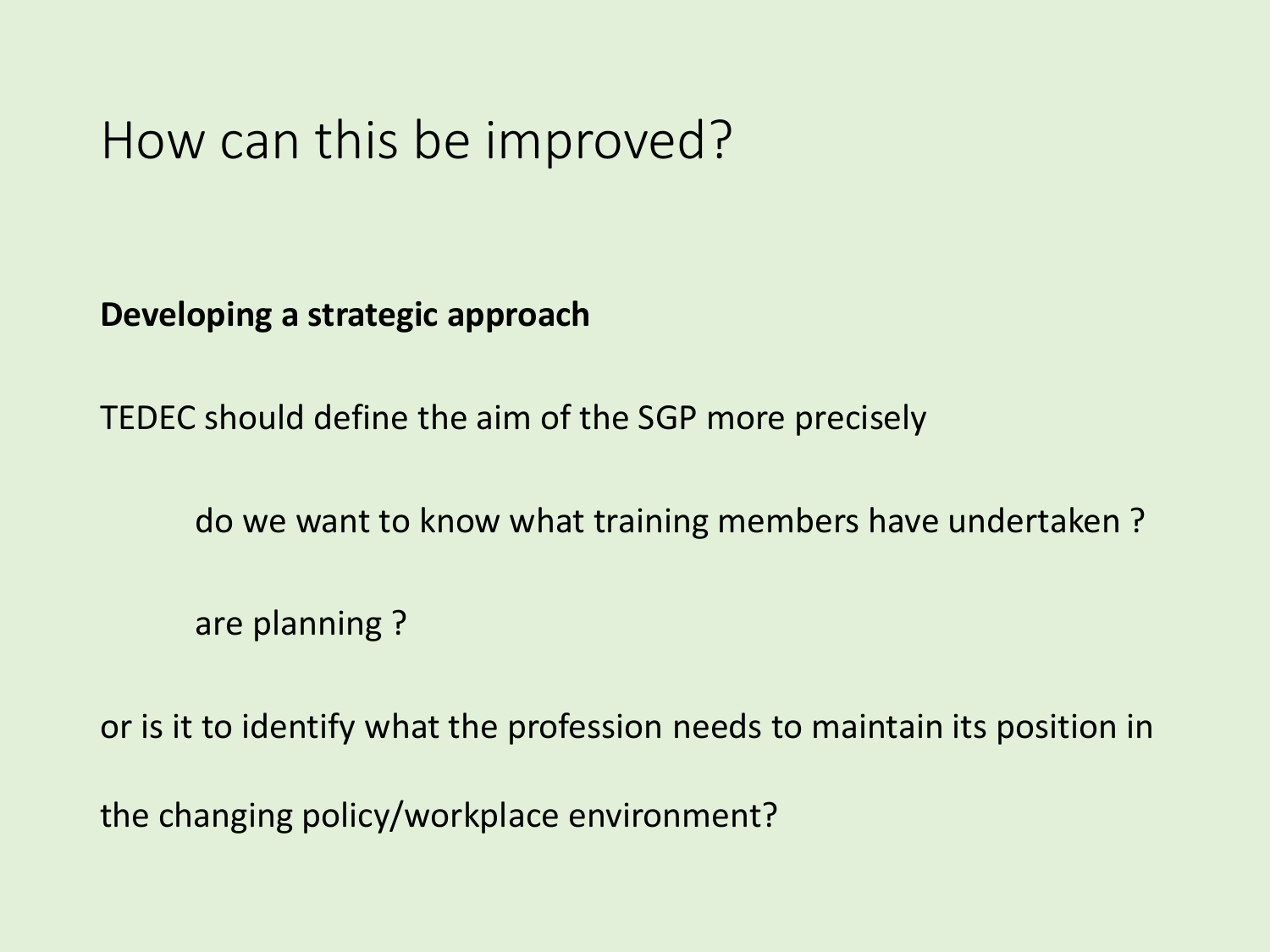## Using a questionnaire

**robust, representative, repeatable ………….**

- Get profile data first what is the minimum required?
- Ask about change in role BEFORE asking future skills requirement
- targeting different membership grades would simplify analysis simpler, even if the questions asked were the same.
- responses should be randomly selected to ensure proportional representation OR identify issues for specific groups.
- Incentives as well as a clear and concise questionnaire would increase response rate (draw for a free place at a CIEEM training course?).